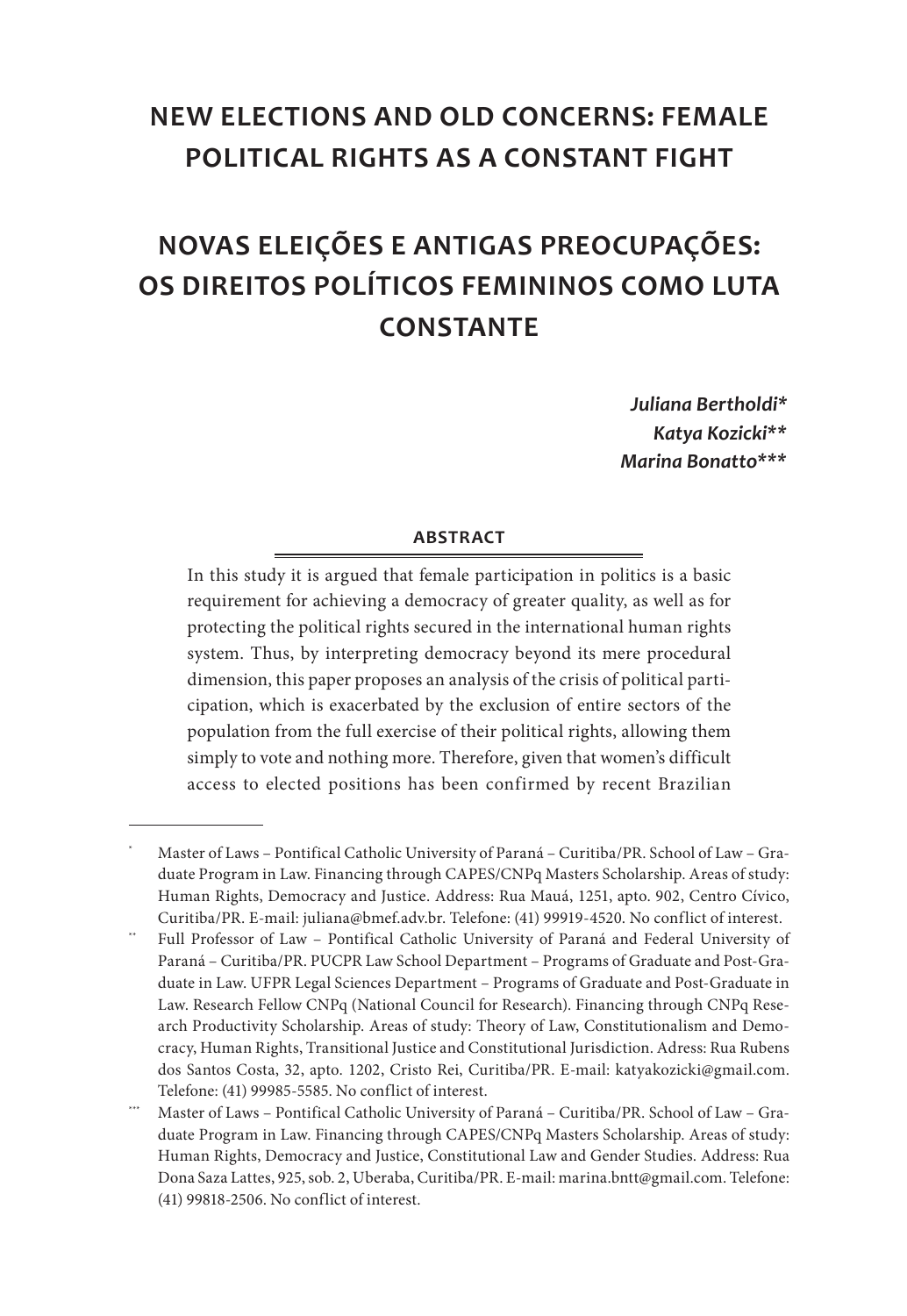Supreme Electoral Tribunal studies, it becomes evident that our affirmative actions' system is insufficient to fight this reality. Finally, we will seek to discuss new participation mechanisms, especially those regarding new perspectives in Brazilian legislation.

**Keywords:** democracy; political rights; gender equality; gender electoral affirmative actions.

#### **Resumo**

Defende-se no presente trabalho que a participação feminina na política constitui requisito básico para a realização democrática de qualidade e para garantia dos direitos políticos conferidos no sistema internacional de direitos humanos. Assim, a partir de uma acepção de democracia que exceda sua mera dimensão procedimental, propõe-se uma apreciação da crise de participação política que é agravada pela exclusão de setores inteiros da população do pleno gozo de seus direitos políticos, que em muito deve superar o simples ato do voto. Deste modo, tendo-se em vista que o pobre acesso das mulheres a cargos eletivos é fato confirmado pelas recentes pesquisas do Tribunal Superior Eleitoral brasileiro, sendo evidente que nosso sistema de cotas é insuficiente para combater tal realidade, buscaremos discutir novos mecanismos de incremento da participação feminina, com fito nas novas visões legislativas brasileiras.

**Palavras-chave:** democracia; direitos políticos; igualdade de gênero; cotas eleitorais de gênero.

#### **INTRODUCTION**

In today's issues of democratic conceptual foundations, the quality of democracy, especially regarding the effective inclusion of so-called social minorities<sup>1</sup>, has become a recurring and recognized debate necessary to overcome structural inequalities in electoral systems and the actualization of political rights. In recent years, multiple authors, especially in Latin America, have made numerous efforts to clarify the discussion on the quality of democracy and have used this concept in research on this form of government, aiming towards the full realization of human rights<sup>2</sup>.

Such a discussion obviously runs through the very concept of democracy, an obstacle in itself difficult to overcome and worthy of extensive and dedicated studies, from the most varied perspectives. In this sense, in his work, Giovanni Sartori highlights that when evaluating a democracy from the point of view of

<sup>1</sup> The use of the generic expression "social minorities" in the discussions arising in the area of human rights is repeatedly criticized, in view of the fact that they are usually majorities, such as women. However, considering such groups as politically underrepresented, the use of the expression without major digressions about such criticism will be adopted.

<sup>2</sup> GUGLIANO, Alfredo Alejandro. Apontamentos sobre o conceito de qualidade da democracia. *Revista Debates*, Porto Alegra, v. 7, n. 1, p. 229-243, jan-abr. 2013.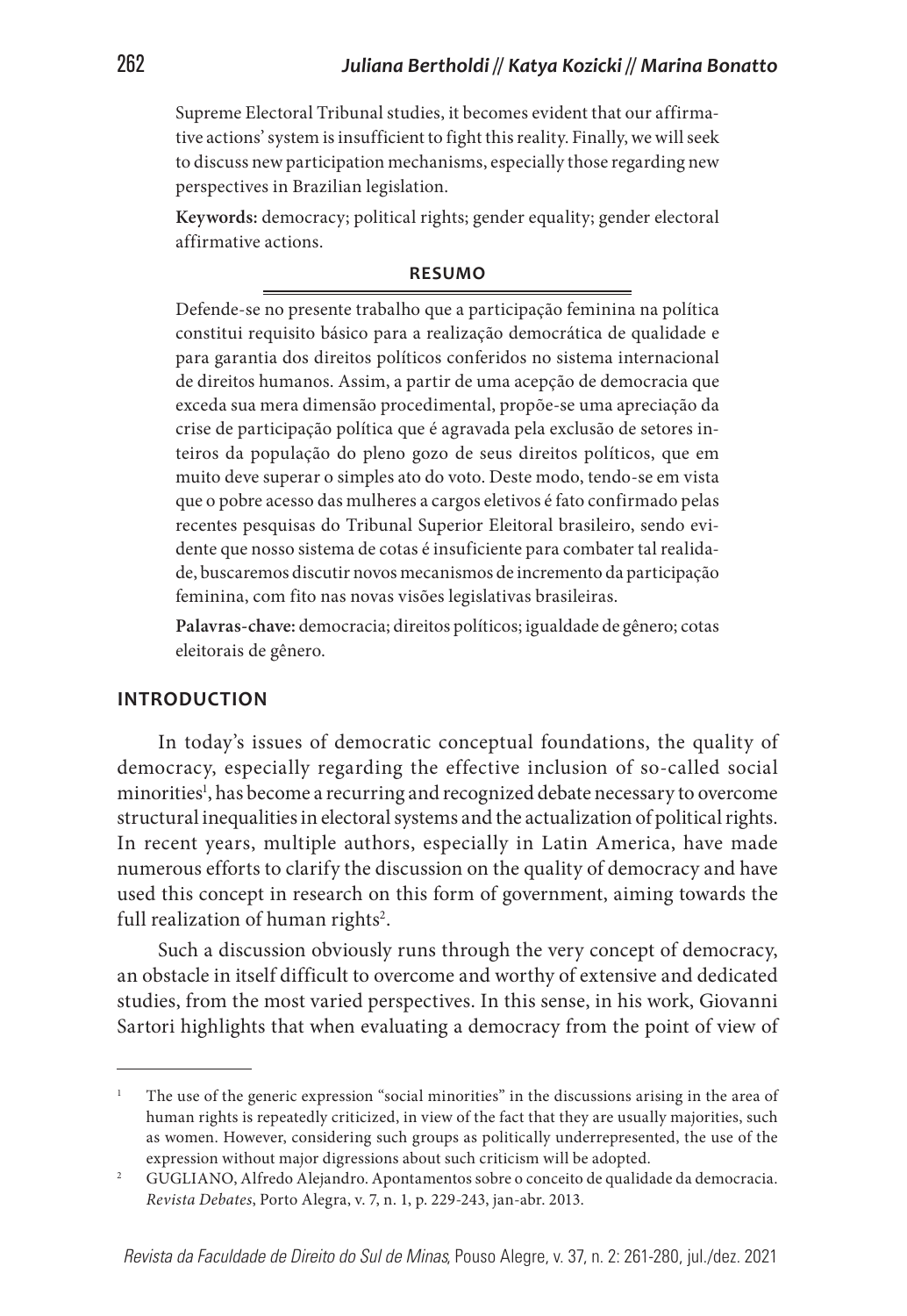the etymological definition of its very concept "the insufficiencies are related to the definition, and not to reality"<sup>3</sup>. In fact, it is undeniable that the substantial challenge of conceptually delineating what constitutes democracy ends up generating significant difficulties in identifying it, so that only then can any eventual discussion about its quality in analyses and practical studies be admitted.

Considering the traditional – merely procedural – conception, democracy would be simply reduced to majority government marked by the periodic exercise of suffrage<sup>4</sup>. It is evident, however, that this minimalist definition does not reflect the completeness of contemporary democratic aspirations: when dealing with the theme in the preface to Friedrich Müller's work<sup>5</sup>, Fábio Konder Comparato stated that "there is no innocent sovereignty", because we know that the majority of the people is capable of "democratically crushing the minority, in the name of the national interest" or in the name of other interests, such as "social exclusion, segregation, religious fundamentalism"6 .

Thus, it is based on this premise that the so-called representative democracy – whose legitimacy is based on the "will of the majority" – might become a true tyranny of the majority from the perspective of social minority groups, with the permission of the current legal system, which endorses repression. Countless historical examples portray such a scenario, not only in wars and revolutions, in which majorities make decisions that violate fundamental rights of minorities, but also in political daily life, in which minority groups are forced to assimilate their will, as legitimate holders of power.

Thus, "the dominance of the majority, a characteristic of democracy, presupposes by its essence a position of the minority, and also politically recognizes such opposition and protects it with fundamental rights and freedoms". In this sense, "the stronger the minority, the more democratic politics will seek compromises and favor conciliation"7 .

It is crucial, therefore, that democratic readings and interpretations be carried out in the light of the principle of dialectics, built on the recognition of the existence

<sup>3</sup> SARTORI, Giovanni. *O que é a democracia?* 1. Ed. Curitiba: Instituto Atuação, 2017, Coletânea da Democracia, tradução de Georgia de Souza Cagneti.

<sup>4</sup> TAVARES, André Ramos; BUCK, Pedro. Direitos Fundamentais e Democracia: complementariedade/ contrariedade. In: CLÈVE, Clèmerson Merlin; SARLET, Ingo Wolfgang; PAGLIARINI, Alexandre Coutinho (org.). *Direitos Humanos e Democracia*. Rio de Janeiro: Forense, 2007. p. 171.

<sup>5</sup> MÜLLER, Friedrich. *Quem é o Povo? A questão fundamental da democracia.* 3. Ed. São Paulo: Max Limonad, 2003. p. 27-28.

<sup>6</sup> UCHÔA, Marcelo Ribeiro. Poder, direito e democracia: O papel dos direitos humanos na realização do bem comum. Available at: http://www.ambito- juridico.com.br/site/index.php?n\_ link=revista\_artigos\_leitura&artigo\_id=5377. Access 02/10/2020. 7 DANTAS, Ana Cecília de Morais e Silva. *Democracia, Representatividade e Participação: e as* 

*mulheres na política?* Available at: www.periodicos.ufpb.br/index.php/ged/article/download/9704/5287. Access: 02/10/2020.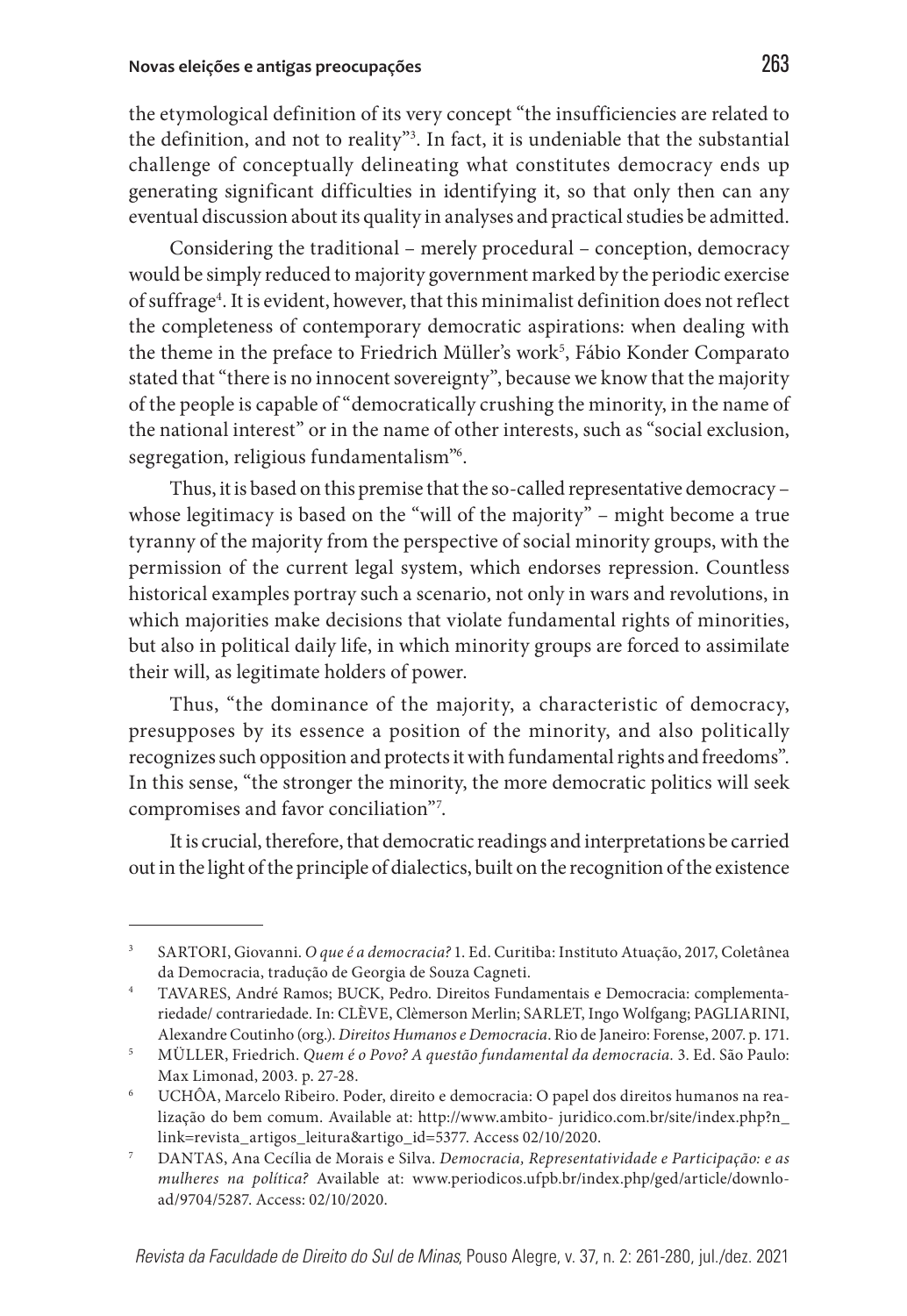of multiple forces, with divergent interests and opposing views, that can enjoy the same space of legitimacy in a frank and strong debate. It is understood, therefore, that for a democracy to be considered "truly just" – in that it favors the common good over private interests – it must take human rights as the main benchmark $^{\rm 8}.$ 

In this scope, the Universal Declaration of Human Rights itself states in its article 21 that "everyone has the power to take part in the government of their country, directly or through representatives", thus demonstrating that in the political sphere all citizens have the right to exercise their electoral capacity, whether active or passive. In the case dealt with in the present work, this right was restated and reinforced by the Convention on the Political Rights of Women, ratified by Brazil in the 1960s, which provides that "women shall be entitled to vote in all elections on equal terms with men, without any discrimination".

At this time, taking as a starting point this dialectical relationship with human rights and its intrinsic notion of equality, it is unacceptable that the relationship between representativeness and democracy be dealt with in a trivial and simplistic way. One must search for substantive elements that make it possible to overcome the typical contradictions of populist democracy<sup>9</sup>, discussing not only the existence of procedural democracy but also its quality, never losing sight of reflections on human rights and notions of citizenship.

On the subject, Alfredo Gugliano<sup>10</sup> clarifies that when relating quality of democracy to citizenship, spaces would be left open on the value of the capacity of democratic governments to create forms of political management that can ultimately complement elections, recovering the real meaning of democracy as a form of government in which citizens are important, not only to create governments, but to govern. According to the author, this is the horizon that opens up for debates on the quality of democracy and that represents a great challenge for researchers on this issue.

Thus, the discussion about the analysis of the democratic quality resulted in several analytical currents, with most of the concepts under discussion originating from a vision of democracy centered on pluralist paradigms.

José Corbeta and Aníbal Pérez Liñan<sup>11</sup>, for example, when carrying out a comparative study on four different periods in the history of Argentina, under

<sup>8</sup> MÜLLER, Friedrich. *Quem é o Povo? A questão fundamental da democracia.* 3. Ed. São Paulo: Max Limonad, 2003. p. 27-28.

<sup>9</sup> OLIVEIRA, Emerson Ademir Borges. Idealismo e Falibilidade na concepção da democracia. *Revista da Faculdade Mineira de Direito*, v. 18, n. 26, 2015.

<sup>&</sup>lt;sup>10</sup> GUGLIANO, Alfredo Alejandro. Apontamentos sobre o conceito de qualidade da democracia. *Revista Debates*, Porto Alegra, v. 7, n. 1, p. 229-243, jan-abr. 2013.

<sup>&</sup>lt;sup>11</sup> CORBETA, José. LIÑAN, Aníbal Pérez. Calidad de la Democracia y Perspectiva Histórica: Un Análisis del Caso Argentino. *Revista Instituciones y Desarrollo,* n. 10, p. 149- 169, 2001.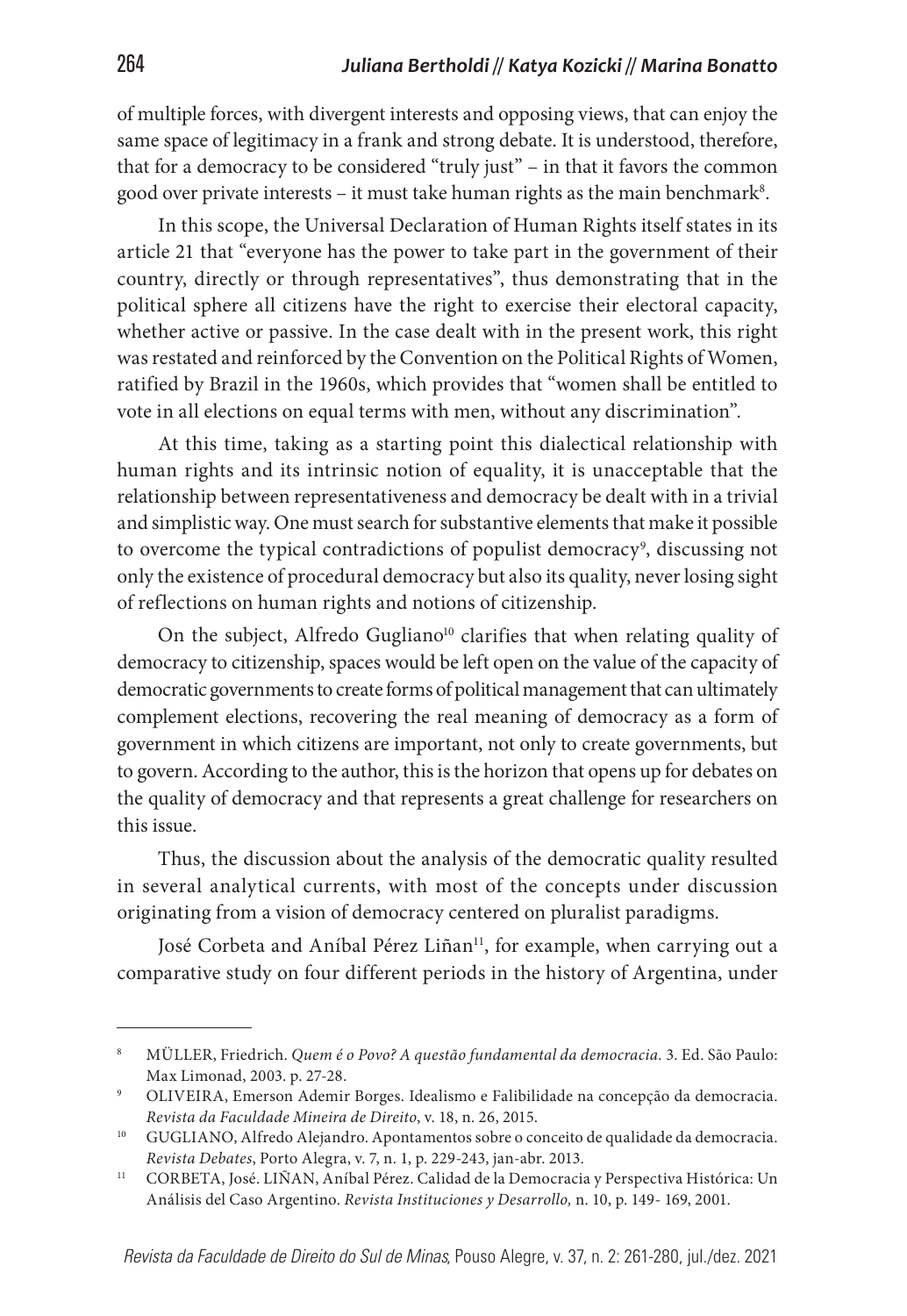light of the parameters of democraticquality, used four dimensions, namely: the validity of political rights and civil liberties; governance; representativity; and citizen participation.

Diamond and Morlino<sup>12</sup>, for their part, assert that the existence of differences between countries would not prevent the development of a standard analytic procedure on democratic quality regardless of particular circumstances. With this objective in mind, they suggest the development of eight dimensions related to different constitutive themes of a Polyarchy, including respect for social and political freedoms and progressive implementation of equality policies, the latter of which could include gender affirmative actions, discussed in the present work.

It is precisely in this direction that the subject of this work is inserted: for the structuring of a regime of democratic quality, it is essential that the effective participation of women in spaces of power be guaranteed, even through the progressive implementation of gender equality policies. It is fundamental, however, that these policies also effectively guarantee basic political rights.

Nevertheless, as will be discussed, gender affirmative actions currently applied in Brazil are ineffective in guaranteeing the equal exercise of passive electoral rights by women, who continue to face underrepresentation incompatible with human rights and democratically insufficient – even less so when discussing democratic quality.

## **THE INEFFECTIVENESS OF THE CURRENT GENDER AFFIRMATIVE ACTIONS MODEL IN THE BRAZILIAN ELECTORAL PROCESS: POWER IS MALE**

The numerical majority in Brazil<sup>13</sup>, women are gradually acquiring greater social and economic relevance, currently representing around 44% of the formal labor market and constituting the majority in essential sectors such as public administration, education, health, social services, housing, food and household services<sup>14</sup>. In 2015, for example, 40% of Brazilian households were already run by women<sup>15</sup>.

<sup>12</sup> DIAMOND, Larry. MORLINO, Leonardo. The Quality of Democracy: An Overview. *Journal of Democracy*, v. 15, n. 4, out. 2004.

<sup>&</sup>lt;sup>13</sup> According to data from the Brazilian Institute of Geography and Statistics (IBGE), the Brazilian population is 48.2% male and 51.8% female. In: IBGE – Instituto Brasileiro de Geografia e Estatística. Conheça o Brasil – População: Quantidade de homens e mulheres, 2019. Available at: https://educa.ibge.gov.br/jovens/conheca-o-brasil/populacao/18320-quantidadede-homens-e-mulheres.html. Last access: 02/10/2020.

<sup>&</sup>lt;sup>14</sup> IBGE – Instituto Brasileiro de Geografia e estatística. Pesquisa Nacional por Amostra de Domicílios Contínua 2019. Available at: https://biblioteca.ibge.gov.br/visualizacao/livros/liv101678. pdf. Last access: 02/10/2020.

<sup>&</sup>lt;sup>15</sup> IPEA. Retrato das Desigualdades de Gênero e Raça - 1995 a 2015. Available at: https://www. ipea.gov.br/portal/images/stories/PDFs/170306\_retrato\_das\_desigualdades\_de\_genero\_ raca.pdf. Access: 02/10/2020.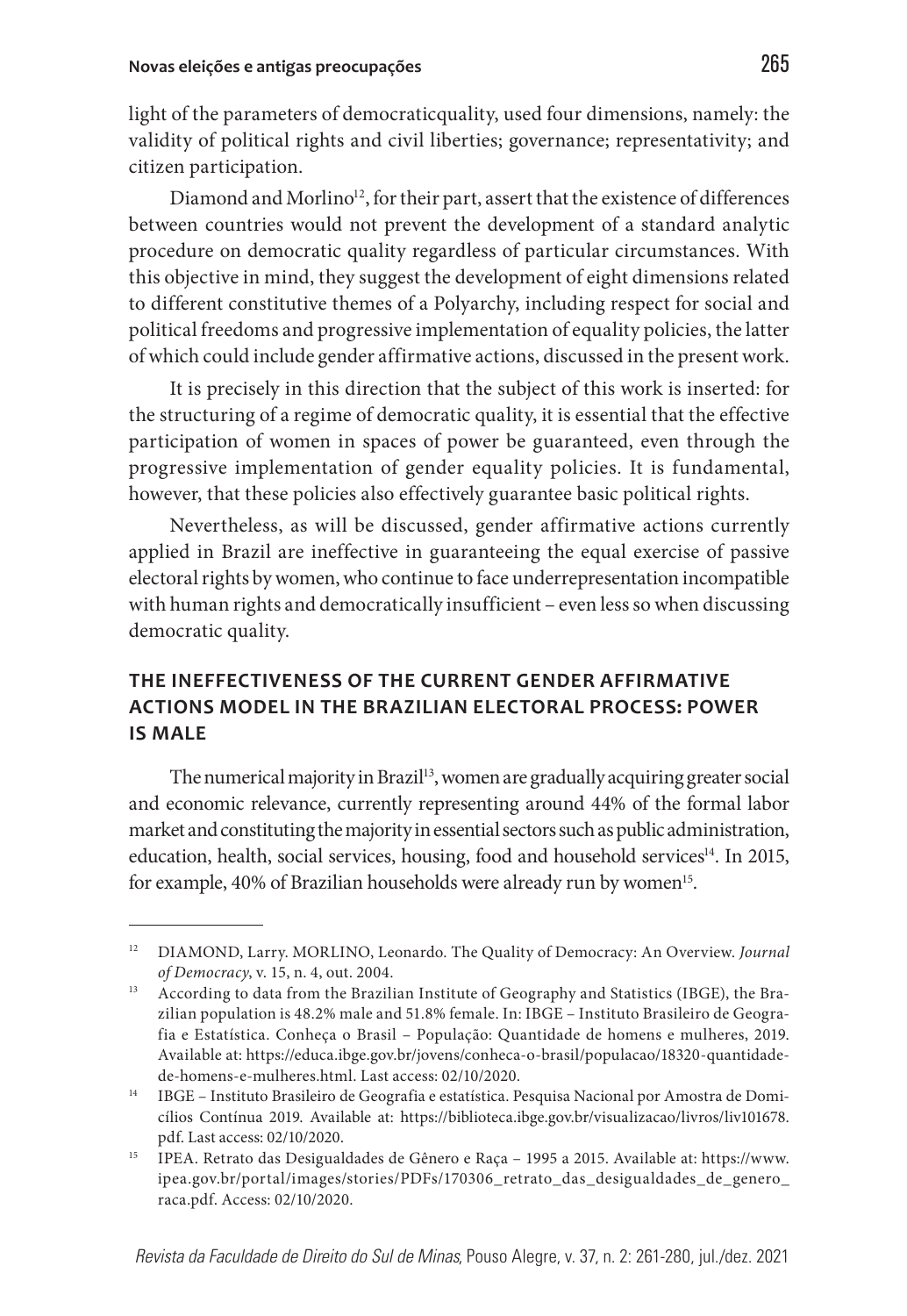For José Eustáquio Diniz Alves<sup>16</sup>, there was no historical moment more favorable to the achievement of gender equality than the beginning of the 21st century. When dealing with the current scenario, he adds that structural transformations, added to the efforts undertaken by the feminist movements, highlighted the illegitimacy of the artificial asymmetries between men and women.

However, even when combined with international<sup>17</sup> and Brazilian<sup>18</sup> democratic ideals, the demographic expansion and the growing social relevance of women did not translate into a significant increase in the effective participation of Brazilian women in the different spheres of public and private sectors<sup>19</sup>, affecting the full realization of political rights and, consequently, human rights.

In the present work, the almost untouched perpetuation of the gender gap identified in Brazilian political representativeness stands out: despite efforts to the contrary, power is masculine, and politics, an environment of passive resistance against female leadership<sup>20</sup>.

For Rosalba Todaro, "there is a social gender order that interacts with a general social order"<sup>21</sup>, constituting a system of male and female social relations from which a sexual division of labor is extracted from symbolic sexual factors, it being undeniable that gender is also a decisive factor in political relations – in the sexual division of labor that permeates Brazilian society, politics is not a feminine space.

Joan Scott, for her part, highlights a "sexually based social reality"<sup>22</sup>, in which "sexual difference has been conceived in terms of the domination and control of women"23, especially in the political sphere, in which gender control goes back to the very construction of the first notions of democracy.

<sup>&</sup>lt;sup>16</sup> ALVES, José Eustáquio Diniz. Et al. "Meio século de feminismo e o empoderamento das mulheres no contexto das transformações sociodemográficas do Brasil". In: BLAY, Eva A.; AVELAR, Lúcia (orgs.). *50 Anos de Feminismo: Argentina, Brasil e Chile: A construção das mulheres como atores políticos e democráticos*. 1.Ed., São Paulo: Editora da Universidade de São Paulo, 2017. p. 52.

<sup>17</sup> Among the numerous examples are the Universal Declaration of Human Rights and the Convention on the Political Rights of Women.

<sup>&</sup>lt;sup>18</sup> In this context, there's particular importance to the argumentation of Flávia Piovesan, in the sense that the Brazilian Constitution strengthens and improves the Brazilian democratic stimulus by enshrining participatory democracy establishing mechanisms of direct participation in the people's Sovereign power, guaranteeing equity and equality between men and women in general (art. 5, I, Federal Constitution). In: PIOVESAN, Flavia. In: BARSTED, Leila L. e PITANGUY, Jaqueline (orgs). *O progresso das mulheres no Brasil: 2003-2010*. Rio de Janeiro: CEPIA; Brasília: ONU MULHERES, 2011. p. 63.

<sup>19</sup> PANKE, Luciana. *Campanhas eleitorais para mulheres: desafios e tendências*. 1ª Ed. Curitiba: Editora UFPR, 2016. p. 59.

<sup>20</sup> Ibidem.

<sup>21</sup> Ibidem. p. 195.

<sup>22</sup> SCOTT. Joan. Gênero: uma categoria útil de análise histórica. *Educação e Realidade*, v.15, n. 2, 1990. p. 79.

<sup>23</sup> Ibidem. p. 81.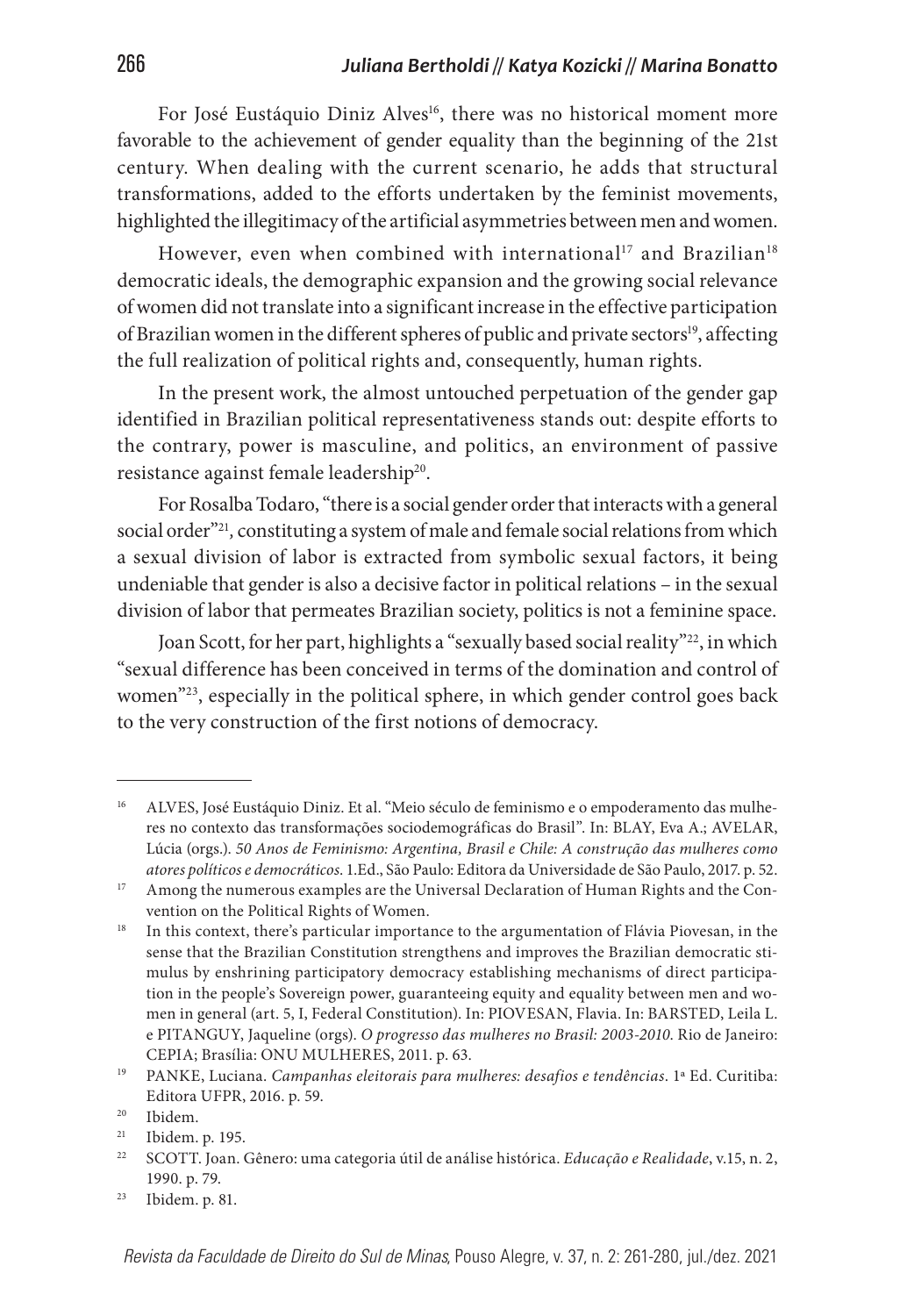In the same vein, Luciana Panke24 adds that the development of the female experience, from the perspective of gender relations, was directly associated with power relations, in which sexism and patriarchy defend male domination – a construction that acquires special strength in political relations. Thus, for male candidates, the barriers of party support, campaign financing and obtaining a reliable team are significantly reduced by the eminently masculine characteristics of this power-hungry territory.

These findings of studies of democracy and citizenship from a feminist perspective are confirmed by the recent surveys carried out by the Superior Electoral Court (TSE), from which one can conclude that Brazilian women, despite constituting 52% of the country's electorate in 201825, comprise only 15% of parliament. Brazil therefore occupies the 134th position in political gender equality among 193 countries<sup>26</sup>.

Currently, only 77 of the 513 Brazilian federal deputies are women and only 12 of the 81 senators elected in 2018are women, according to a report by the United Nations and the Inter-Parliamentary Union<sup>27</sup>.

With mediocre performance, we currently occupy a more unfavorable position in the world ranking than four of the five countries elected by the United Nations as "the worst to be a woman"28: Honduras, Democratic Republic of the Congo, Egypt and Saudi Arabia.

It is not surprising, therefore, that the Brazilian percentage of women in Parliament is well below both the world average, which is nearly 23%, and the average for the Americas, which is nearly 28%. It is also not surprising that the first female bathroom for parliament members in the Brazilian Senatewas only opened in January 2016<sup>29</sup>.

Clearly, the percentage data presented reflects a disproportion that demonstrates how much the alleged national democracy denies women minimal participation in the decision-making inherent to the political process in true

<sup>24</sup> PANKE, Luciana. *Campanhas eleitorais para mulheres: desafios e tendências*. 1ª Ed. Curitiba: Editora UFPR, 2016. p. 196

<sup>25</sup> TSE. *Mulheres representam 52% do eleitorado brasileiro*. Available at: http://www.tse.jus.br/imprensa/noticias-tse/2018/Marco/mulheres-representam-52-do-eleitorado-brasileiro. Access: 02/10/2020.

<sup>26</sup> Agência Câmara de Notícias. Baixa representatividade de brasileiras na política se reflete na Câmara. Available at: https://www.camara.leg.br/noticias/554554-baixa-representatividade- -de-brasileiras-na-politica-se-reflete-na-camara/. Access 02/10/2020.

<sup>27</sup> Ibidem.

<sup>28</sup> SELBY, Daniele. These are the worst countries to be a woman. *Global Citizen*. Available at: https://www.globalcitizen.org/en/content/worst-places-woman-yemen-congo-saudi-arabia/. Access 02/10/2020.

<sup>29</sup> ALEGRETTI, Laís. Plenário do Senado terá banheiro feminino 55 anos sua inauguração. *G1*. Brasília, 05 de jan. de 2016. Available at: http://g1.globo.com/politica/noticia/2016/01/plenario-do-senado-tera-banheiro-feminino-55-anos-apos-inauguracao.html. Access: 02/10/2020.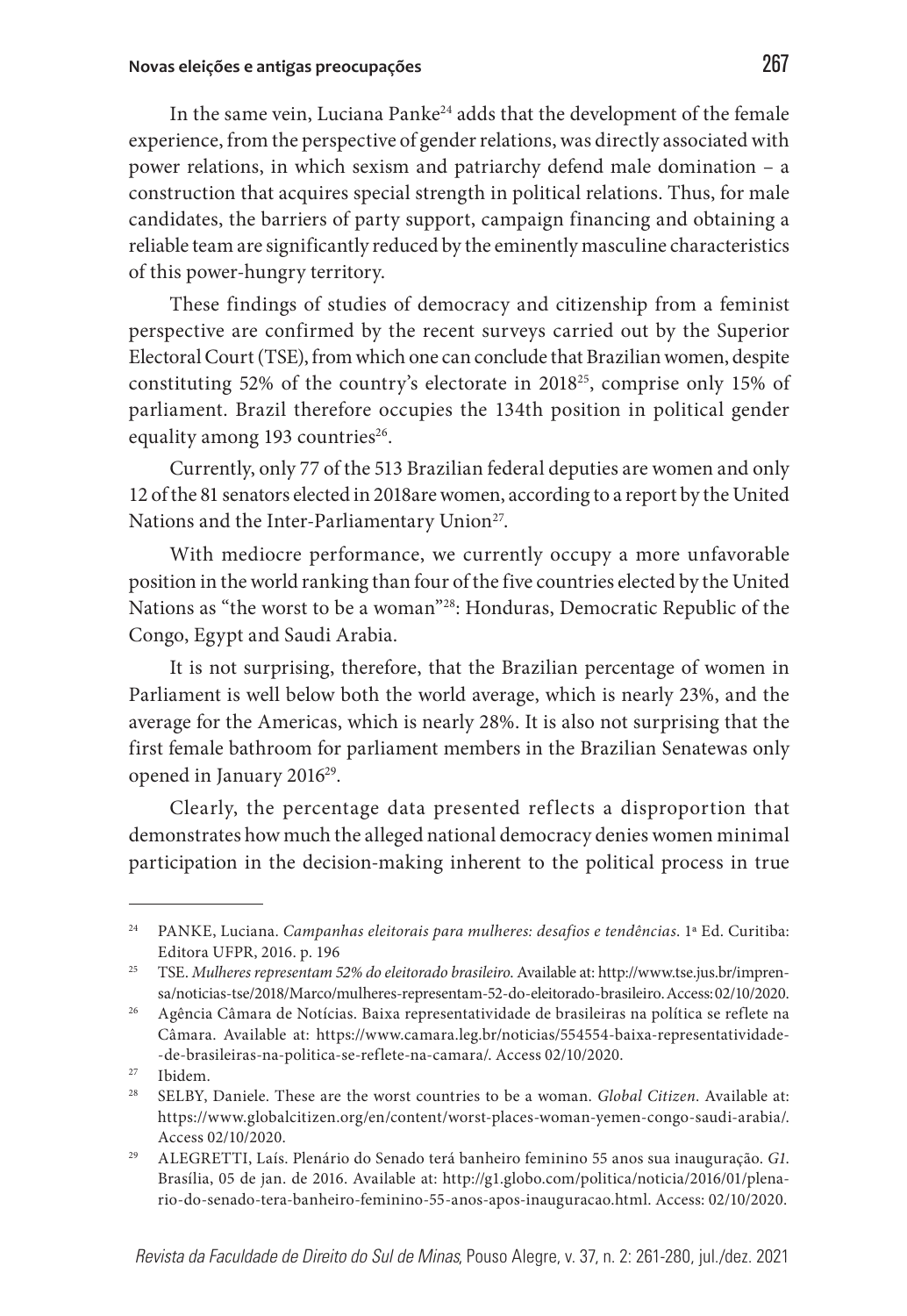representative democracies,<sup>30</sup> in contradiction to the very democratic foundations and constitutional determinations.

When dealing with female political representativeness in Brazil, Clara Araújo points out that:

> [...]The unequal participation of women in political spaces, particularly those that demand representation, is based on historical reasons, related to the process of exclusion of women as political subjects of rights at the time when the figure of the politician was institutionalized in the public sphere (our translation)<sup>31</sup>.

The author goes even further when analyzing that "the historical background marked the insertion of women in the political world"32. In fact, historically and worldwide, women's political representation is far from desirable.

For no other reason, international organizations have been engaged in the dissemination of data and reports on the subject, including defending the institution of gender affirmative action to ensure that women will constitute, at least, "critical minorities", comprising 30% to 40% of national Parliaments<sup>33</sup>. Currently, it is estimated that half of countries use some kind of electoral gender affirmative action<sup>34</sup>, precisely due to the need of carrying out progressive implementation of equality policies as proposed by Diamond and Morlino when dealing with the quality of democracy.

The Gender Affirmative Actions' Project proposed by the UN and the Inter-Parliamentary Union provides for three types of affirmative actions, in order to increase the participation of women in political representation.

According to Drude Dahlerup<sup>35</sup>, the gender affirmative quota system employed in politics can have the following configuration, normally replicated in legislative initiatives aimed at reducing under-representation of women in politics: 1. Reserving seats for women in Parliament; 2. Gender quotas legally required for the list of candidates; 3. Quotas voluntarily constituted by political parties.

<sup>&</sup>lt;sup>30</sup> In addressing the issue, Vergo and Schuck point out that the proposal for parity democracy emerges as a strategic framework in combating the male monopoly in the exercise of power in all spheres of decision-making. In: VERGO, Terezinha Maria Woelffel; SCHUCK, Elena de Oliveira. A representação política das mulheres enquanto desafio à qualidade da democracia. *V Congresso Uruguaio de Ciência Política*, out. 2014. p. 3-4.

<sup>31</sup> ARAUJO, Clara. Construindo novas estratégias, buscando novos espaços políticos – as mulheres e as demandas por presença. In: MURARO, Rose Marie; e PUPPIN, Andréa Brandão (orgs.). *Mulher, Gênero e Sociedade*. Rio de Janeiro: Relume Dumará. FAPERJ, 2001.

<sup>32</sup> Ibidem.

<sup>33</sup> DAHLERUP, Drude. About Quotas. Quota Project. Available at: http://www.quotaproject.org/ aboutQuotas.cfm. Access 02/10/2020.

<sup>34</sup> Ibidem.

<sup>35</sup> Ibidem.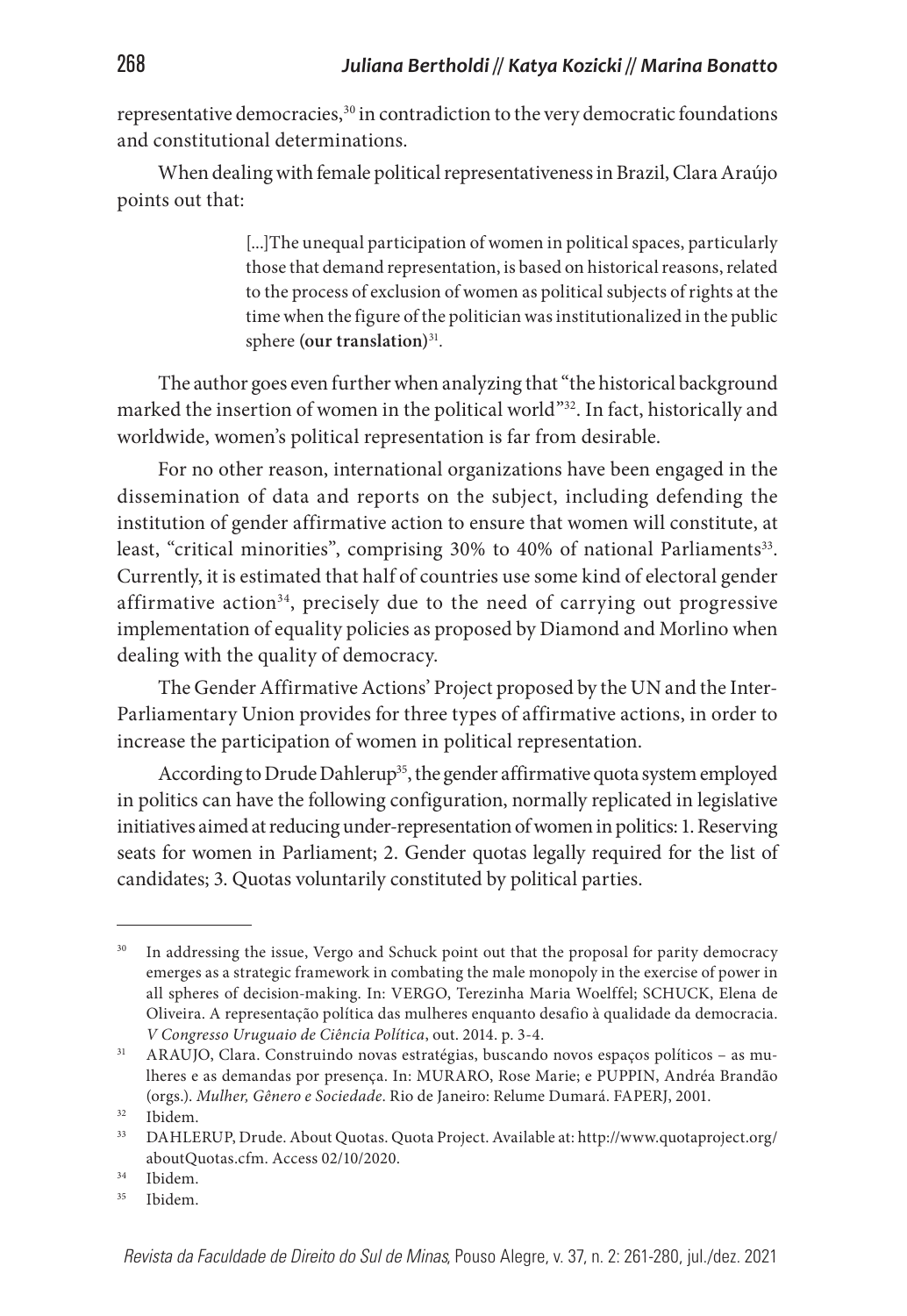Brazil is no exception to this rule. In the country, the legislation passed to improve women's opportunities to enter political life has been categorized under #2 in the scheme proposed by Dahlerup since 1995, the year in which Brazilian Federal Statute No. 9,100/95 came into force, determining that at least 20% of vacancies for each party or coalition were to be filled by one of the genders. Brazilian Federal Statute No. 9.504/97 (Electoral Law) increased the minimum percentage of each gender to 25%, being raised again to 30% in subsequent elections, a percentage currently maintained.

In addition, in 2009 the electoral reform introduced by Brazilian Federal Statute No. 12.034/09 instituted new provisions in the Political Parties Act (Brazilian Federal Statute No. 9096/1995) in order to stimulate the promotion and diffusion of female participation in politics when determining that the resources of party funds must be applied in the creation and maintenance of programs to promote and disseminate women's political participation in at least 5% of the total transferred values.

These measures, however, have not been as fruitful as expected: the quality and effectiveness of the methods and legislation currently in use must be questioned, since the quotas adopted in the Brazilian system, as well noted by Raquel Preto<sup>36</sup> "invite women to the ball, but do not invite us to dance", allowing for serious flaws that prevent actual female participation in democracy and the achievement of "greater equality"37.

This fact is clearly seen in the Electoral Justice databases: although the quotas have been in force since 1995<sup>38</sup>, acquiring the current format in 2010<sup>39</sup>, further developments have been rather timid: from 5% of seats in the Brazilian Parliament in 1990 $^{40}$ , we have moved to 15 % in 2016 $^{41}$ .

<sup>&</sup>lt;sup>36</sup> Notes taken during the speech of Lawyer Raquel Preto, at the 6th Paraná Lawyers Conference, in August 2017.

<sup>37</sup> SARTORI, Giovanni. *O que é a democracia?* 1. Ed. Curitiba: Instituto Atuação, 2017, Coletânea da Democracia, tradução de Georgia de Souza Cagneti. p. 205.

<sup>&</sup>lt;sup>38</sup> Law no. 9,100/1995 prescribed the requirement to register at least 20% of female candidates for each party or coalition, inaugurating the affirmative action policy in Brazil.

<sup>&</sup>lt;sup>39</sup> As ruled out by the Superior Electoral Court in the 2010 elections, paragraph 3 of article 10 of Law No. 9,504/97, in the wording given by Law No. 12,034/2009, establishes the mandatory observance of the minimum and maximum percentages of each sex, which is measured according to the number of candidates actually registered.

<sup>40</sup> KARPSTEIN, Carla. Representatividade feminina na política e nas cadeias de comando: a meritocracia e o preconceito. *Gazeta do povo* Available at: http://www.gazetadopovo.com. br/vida-publica/justica-e-direito/artigos/representatividade-feminina-na-politica-e-nas- -cadeias-de-comando-a-meritocracia-e-o-preconceito-53h8jn34e47v46uv058javwo4. Access: 02/10/2020.

<sup>41</sup> Agência Câmara de Notícias. Baixa representatividade de brasileiras na política se reflete na Câmara. Available at: https://www.camara.leg.br/noticias/554554-baixa-representatividade- -de-brasileiras-na-politica-se-reflete-na-camara/. Access 02/10/2020.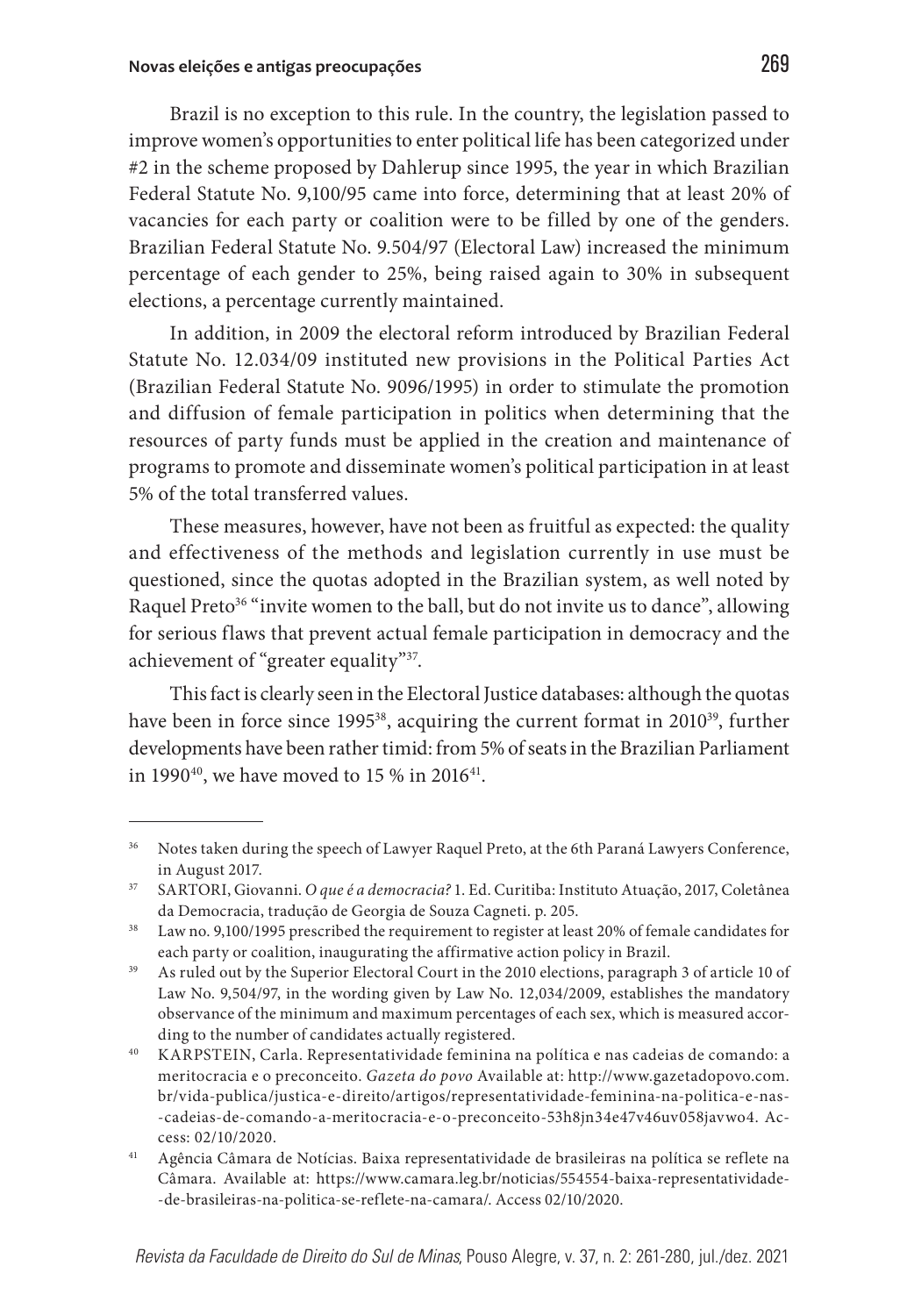The reasons for the low development that has taken place are related to the many obstacles faced by female candidates, related not only to deficient or inefficient legislation, but also to the lack of campaign funding and symbolic violence: sexism, objectification, stigmatization<sup>42</sup>. Pierre Bordieu claims to always see "male domination and the way it has imposed itself and sustained itself, the best example of that paradoxical submission, a consequence of what is seen as symbolic violence, a numbing violence, an insensitive and invisible violence to the victims themselves"43. Victims who do not recognize the violence they suffer and who also do not know the ways to remedy it<sup>44</sup>.

The discussions about the stagnation in the percentage of women parliament members that affects Brazilian women are summed up in a re-victimization, in view of the many allegations of electoral fraud: in the 2016 municipal elections, across the country, 14,417 women were registered as candidates, but did not receive a single vote – not even their own. In 2018, 24 people registered zero votes at the ballot box, 21 of whom were women<sup>45</sup>.

The high number of these occurrences indicates that there is a movement of fraudulent electoral applications – when the party launches candidates only to fill the mandatory quota of 30%, without investing in the campaign of these candidates – rendering the electoral rule meaningless.

In the 2008 Brazilian elections, the judicial orientation of the Superior Electoral Court (TSE) was effectively transformed, based on the judgement of the Special Electoral Appeal No.  $14-9/PI^{46}$ , a process in which the background discussion was precisely the electoral fraud to the gender quota. In this judgment, in a pioneering way, the TSE understood that registering candidates with the only goal of filling quotas constitutes electoral fraud, allowing for judicial measures

<sup>42</sup> PANKE, Luciana. *Campanhas eleitorais para mulheres: desafios e tendências*. 1ª Ed. Curitiba: Editora UFPR, 2016. p. 42.

<sup>43</sup> BORDIEU, Pierre. A dominação masculina. 2ª Ed. Rio de Janeiro: Bertrand Brasil, 2002. p. 31.

<sup>44</sup> The "Women in Politics" survey conducted by the Brazilian Institute of Public Opinion and Statistics (IBOPE) and Instituto Patrícia Galvão in 2009 draws attention to data that reveal Brazilians' lack of knowledge about gender electoral quotas – only 24% of respondents knew about it. When informed about the gender quota law, 75% of respondents were in favor. Available at: http://agenciapatriciagalvao.org.br/wp-content/uploads/2009/08/pesq\_mulherepol. pdf. Access: 02/10/2020.

<sup>45</sup> Agência Estado. Maioria dos "candidatos laranjas", que não receberam nenhum voto, é mulher. Correio Braziliense, 18 de out. de 2018. Available at: https://www.correiobraziliense.com. br/app/noticia/politica/2018/10/18/interna\_politica,713521/maioria-dos-candidatos-laranjas- -e-mulher.shtml. Access: 02/10/2020.

<sup>46</sup> AGRAVO REGIMENTAL NO RECURSO ESPECIAL ELEITORAL Nº 35.880 (42427- 91.2009.6.00.0000) – CLASSE 32 – LUZILÂNDIA – Piauí de Relatoria do Ministro Arnaldo Versiani. Available at: https://tse.jusbrasil.com.br/jurisprudencia/19108043/agravo- -regimental-em-recurso-especial-eleitoral-agr-respe-35880-pi/inteiro-teor-104259678. Access: 02/10/2020.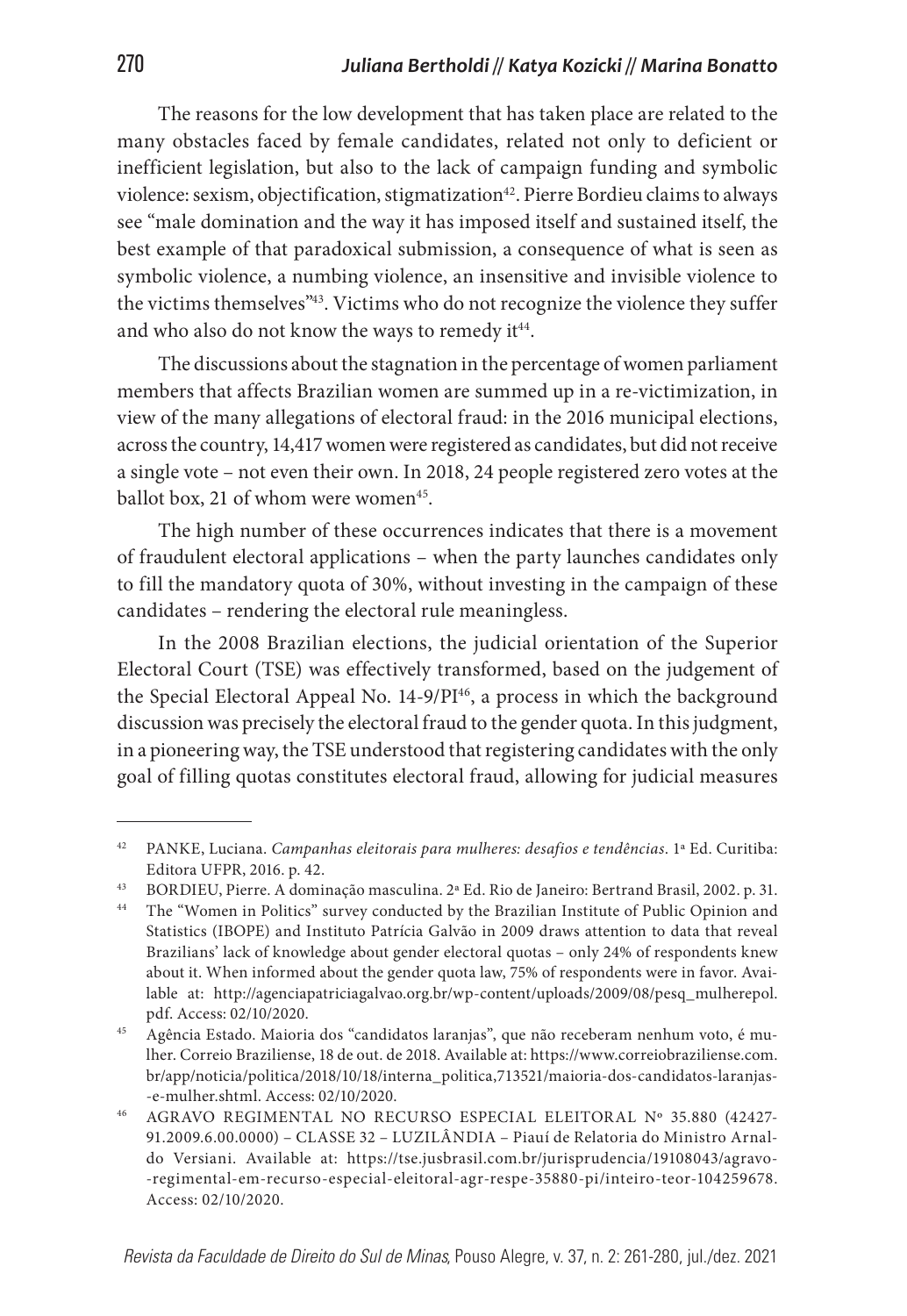in those situations in which the circumvention of the legislation was identified. Until then, the only means for suing against such occurrences was through an *Ação de Impugnação de Mandato Eletivo* (AIME), a judicial action to prevent the candidate from taking office. Among other hypotheses, this suit may be filed against situations in which a candidate seeks to obtain a mandate through fraud.

A year later, the Brazilian Electoral Justice innovated by understanding the possibility of investigating electoral quota fraud through an Electoral Judicial Investigation Action (*Ação de Investigação Judicial Eleitoral*, AIJE). This decision was widely questioned by scholars, since statutory requirements for said electoral action has no provision for applicability in cases of fraud.

Attempts to circumvent the gender quota system and other minority representation guarantee systems are not exclusive to Brazil: in 2009, the Mexican case of the "Juanitas", processed in the Superior Electoral Court under No. SUP-JDC 12624/2011 and its respective attachments, became known precisely due to an electoral maneuver to circumvent the local quota legislation. In this famous case, political parties filled gender quotas with wives, sisters, daughters and other women with close personal ties to male political leaders, who, when elected, yielded their positions to male alternate representatives. By decision of the *Tribunal Electoral del Poder Judicial de la Federación*, political parties were obliged to present at least 40% of candidates of a single gender, being mandatory that candidate and alternate be of the same gender<sup>47</sup>.

However, it was only very recently that similar decisions started to be adopted in a more significant way in the Brazilian Electoral Justice: the Electoral General Attorney Office began to take an active position in November 2016, by sending guidance to the Regional Attorneys<sup>48</sup>, which, in turn, instructed the local public attorneys of the electoral zones to initiate preparatory electoral procedures with a view to ascertaining the actual truth to applications of women who did not receive any votes.

After investigating fraud in fulfilling the minimum percentage of 30% of the quota for each gender, the instructions were to propose electoral lawsuits against those responsible.

Nonetheless, it was observed the great damage that the increased filings of such actions had been causing to the women who, often unsuspectingly, were

<sup>47</sup> BUENO, Emma Roberta Palu; COSTA, Tailaine Cristina. Meu pé de cota laranja: a Justiça Eleitoral e seu papel na garantia da efetivação da participação da mulher na política. In: SAL-GADO, Eneida Desiree; KREUZ, Letícia Regina Camargo; BERTOTTI, Barbara Medonça Betotti. Mulheres Por Mulheres: memórias do I encontro de Pesquisa por/de/sobre mulheres. Porto Alegre: Editora Fi, 2018.

<sup>48</sup> Orientação Genafe 01/2016 do Ministério Público eleitoral. Available at: http://www.mpf. mp.br/pgr/documentos/Orientaon01Mulheres.pdf. Access: 02/10/2020.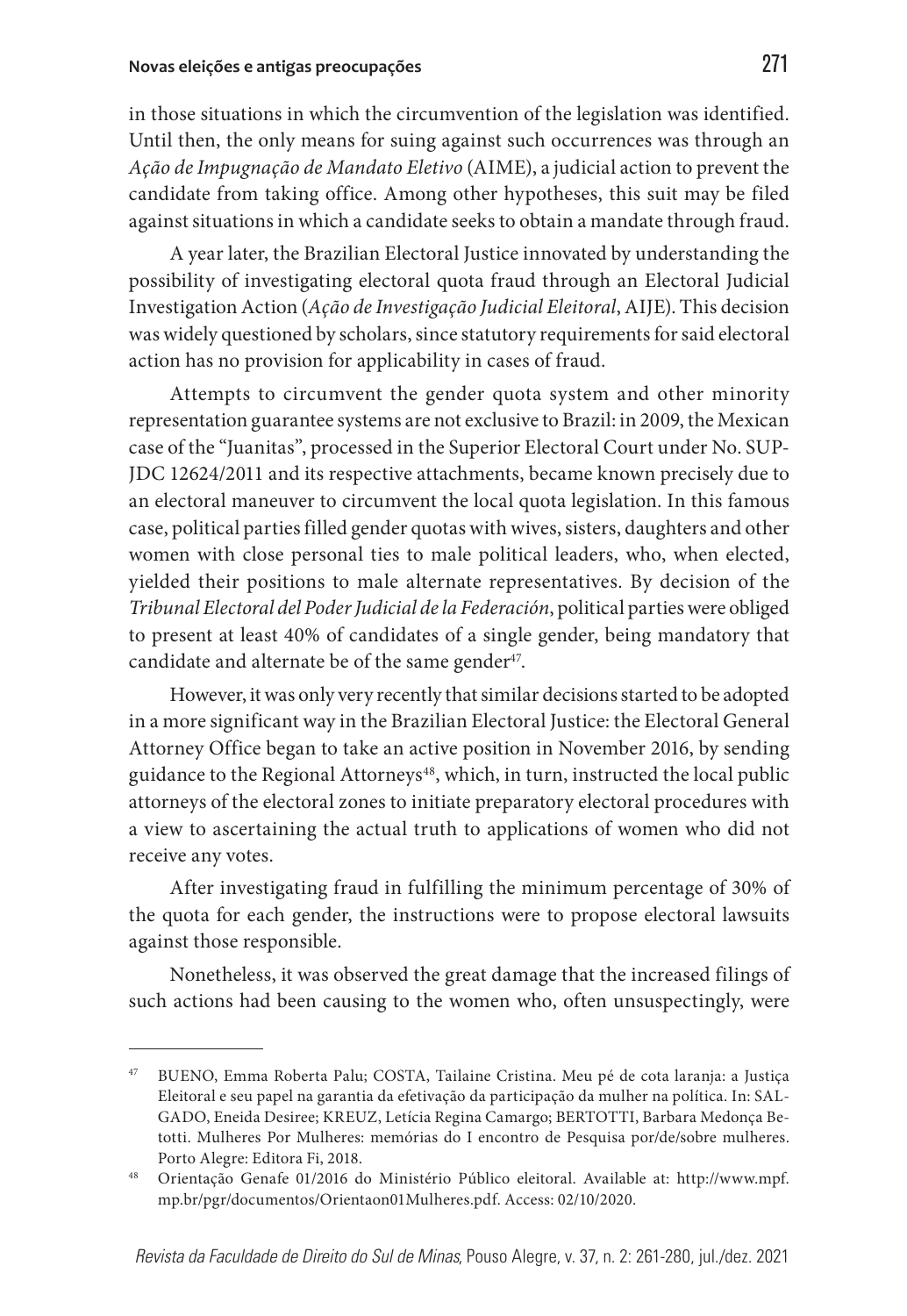part of electoral coalitions containing gender fraud: since the fraud was a legal defect of origin, many elected candidates passed to run the serious risk of having their mandates annulled and revoked.

Thus, in 2017, in a controversial decision, it was determined the exclusion of women as parties judicial actions against elected candidates, under the risk of – in combating ilegal behavior that could damage affirmative actions – acutally harming members of the minority that should have been beneficiaries of such actions. That is, if electoral mandates are judicially contested and lost, it will only be in relation to the male candidates involved, which generated a lot of controversy.

Based on this guidance, countless electoral lawsuits were promoted across the country, with special concern for the termination of the mandates of only male candidates, making exception for the mandates of female candidates. Some authors point out, to which Jose Luis Blaszak agrees, that it would not be technically correct to partially cancel the DRAP (declaration of regularity of party acts) without affecting both genders' applications, men and women alike<sup>49</sup>. Nevertheless, such decisions have been made under the argument of protecting the *intuito legis*, the legislative intention.

It is evident, therefore, that it is not by chance that debates about party quotas in the Legislature have been rich in argumentation, both in terms of the constitutionality and conventionality of such affirmative actions and to show the weight of cultural barriers in interpretations about the representativity of women in elective offices.

Essentially, what it is discussed in the present work is if the persistent problem of under-representation could not be solved only with the adoption of more aggressive legislation that would, in fact, guarantee a reserved number of seats in Parliament – as the #1 modality of the scheme produced by Dahlerup, thus abandoning the questions related to eventual original legal defects in the coalitions generated by the "registration quotas", which would be replaced by the so-called "seat quotas".

## **THE IMPLEMENTATION OF POLICIES ON GENDER ELECTORAL AFFIRMATIVE QUOTAS THAT ENABLE THE REALIZATION OF QUALITY DEMOCRACY IN BRAZIL**

Evidently, from the above, legislative changes are necessary with regard to the allocation of special funds from the party fund, since the lack of support from the political parties themselves is a constant feature of women's electoral campaigns<sup>50</sup>.

<sup>49</sup> BLASZAK, José Luís. Opinião: Abusos na proposição de ações sobre cotas de gênero nas eleições. Available at: https://www.conjur.com.br/2017-abr-20/jose-blaszak-abusos-proposicao- -acoes-cotas-eleitorais. Access: 02/10/2020.

<sup>50</sup> PANKE, Luciana. *Campanhas eleitorais para mulheres: desafios e tendências*. 1ª Ed. Curitiba: Editora UFPR, 2016. p. 59.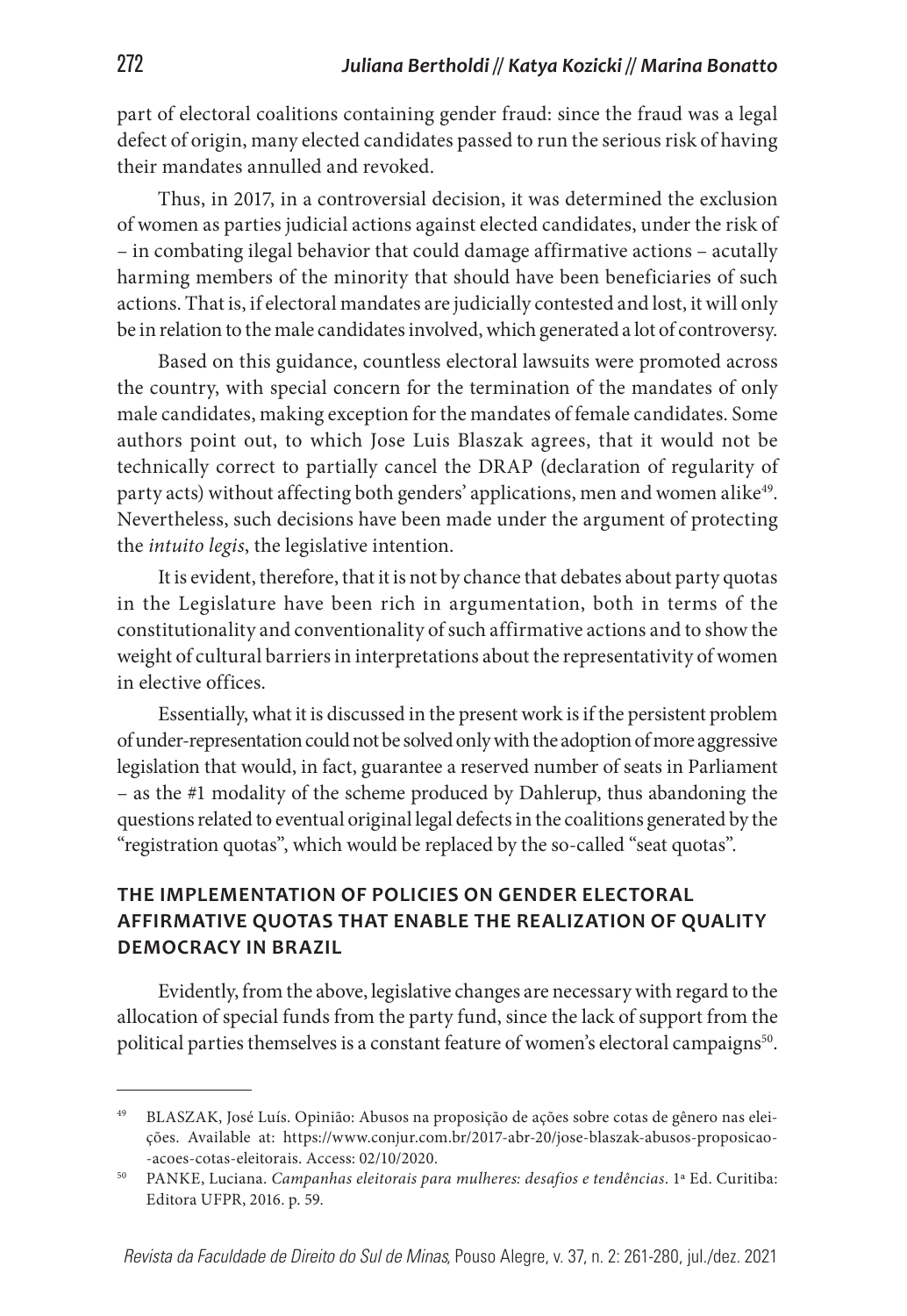Therefore, considering the insufficiency of the system currently in force in the country, it is crucial to analyze the legislative proposals that address, directly or indirectly, female participation in politics and its adaptation to international human rights documents aimed at the acutalization of female political rights and, consequently, of the greater quality of democracy.

Regarding the proposals that originated in the Chamber of Deputies there is Proposal of Constitutional Amendment (PEC) No. 205/07, authored by Deputy Luiz Carlos Hauly and others, and PEC No. 371/13, authored by Deputy Iriny Lopes and others, which is currently attached to the first proposal.

PEC No. 205/2007 adds new paragraphs to article 45 of the Brazilian Constitution, which reserves vacancies for women in both the Chamber of Deputies and the Federal Senate. For the Chamber of Deputies, the percentages set would be of 20% for the 2010 elections, and from 25% for the 2014 elections to 33% for the subsequent elections. For the Senate, a third of the representation of States and the Federal District in the Federal Senate would be reserved for women in the 2010 and subsequent elections. Note that the dates foreseen in the proposal have already expired, but the reserve determinations, if they are to be temporally adapted at the time they are eventually approved, would have a definitive character.

As for the proposed amendments to the Constitution presented within the scope of the Federal Senate, there is PEC No. 98/2015, and PEC No. 23/2015. The first adds Article 101 to the Transitional Constitutional Provisions Act to reserve vacancies for each gender in the Chamber of Deputies, in the Legislative Assemblies of the states, in the Legislative Chamber of the Federal District and in City Councils. This proposition is still at the Chamber of Deputies, as PEC No. 134/2015 from the Federal Senate, and is awaiting to be voted since 2016. If this project is approved, the presence of at least 10% of women in the legislative would be mandatory in the next elections, 12% female participation would be mandatory in a second next election and 16% in a subsequent third election. After this period, the obligatory provision of such percentages will be extinguished, as an increase in female participation in politics is expected to have been generated after 12 years.

Another Proposal of Constitutional Amendment (PEC), under No. 23/2015, proposed by Senator Vanessa Grazziotin and others, in turn, adds article 16-A to the Brazilian Constitution, to enforce gender parity in the seats of the Chamber of Deputies, of the Legislative Assemblies of the states, of the Legislative Chamber of the Federal District and of the City Councils. In its original wording, the PEC provides for the allocation of at least 50% of the vacancies for each gender, under statutory enforcement, allowing, in the hypothesis of an odd number of vacancies, that the number of elected members of a sex outnumber the number of elected members of the other sex by one.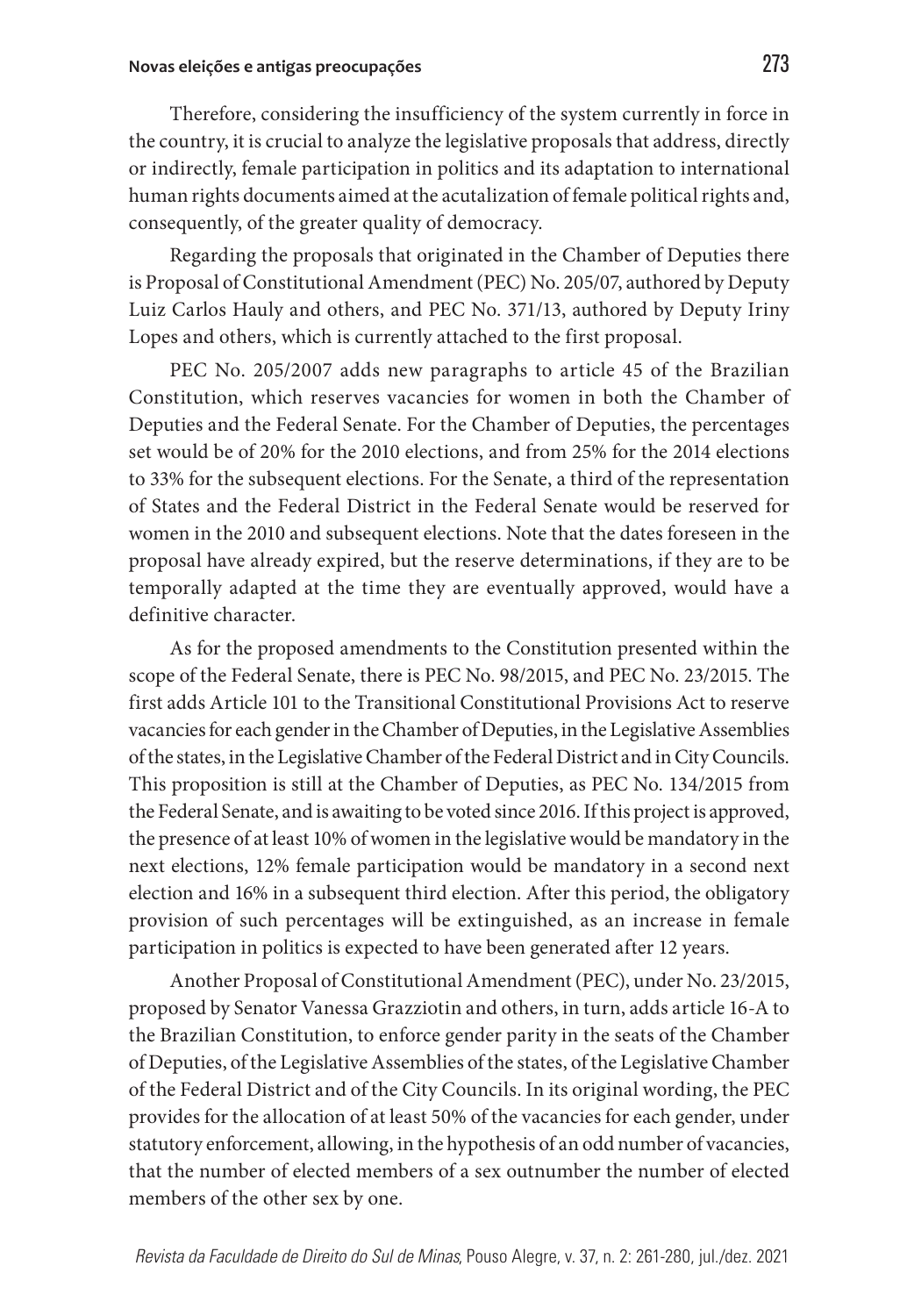With regard to the propositions of subconstitutional nature, it should be noted that its origins are closely associated with the work of special commissions dedicated to political reform. There is special relevance to Bill No. 6593/2013, authored by Deputy Henrique Fontana, which is a far-reaching proposal that provides for the electoral system establishing proportional elections as a whole and for the exclusive public financing of electoral campaigns. This proposal was the result of efforts undertaken within the scope of the Special Commission for Studying Political Reform, installed in 2011, which had deputy Henrique Fontana as rapporteur.

Also noteworthy is the Manifesto of Civil Society for Political Reform, a document signed by more than one hundred Brazilian civil society organizations, including the National Confederation of Bishops of Brazil (CNBB), Brazil's Order of Attorneys (OAB) and the Social Movements for Political System Reform Platform. The project of bill, a popular initiative on political reform and transparent elections, seeks to guarantee the alternation of gender in the parties' predefined lists in proportional elections, with a two rounds voting system.

It should be noted that this political reform project is also being processed in the Chamber of Deputies. The proposal was taken over by countless deputies, led by Deputy Luiza Erundina, who, while safeguarding due credit to the institutions that led the civil society movement in favor of political reform, presented it as a parliamentary initiative bill to her fellow parliamentarians. Currently, the proposal is pending in the Chamber of Deputies as Bill No. 6316/2013.

The difference between the two proposals examined above resides in the fact that, in the case of the civil society project, the gender alternation in the list is absolute, respecting parity, whereas, in the case of the Chamber of Deputies proposal, the alternation contemplates the existence of an alternation on the gender of the candidates for every three positions on the list.

Had they been approved, any of these proposals for gender alternation in the composition of predefined lists would necessarily produce an increase in the number of candidates with actual possibilities of being elected. In fact, the alternation proposed by civil society would be equivalent to a quota of at least 50% for women in party applications. Deputy Henrique Fontana's proposal is less than that, setting a minimum of one-third for women within an alternation scheme for every three candidates.

Such questions, as shown, are extremely relevant, especially when we consider the importance and urgency of the topic: there is a notable resistance to discussing legislative proposals for quotas in plenary sessions in parliament, purposefully perpetuating the gender gap in politics. On October 3rd, 2016, women occupied the National Congress to pressure its current president to initiate voting procedures on PEC No. 134/2015, from the Federal Senate, which had already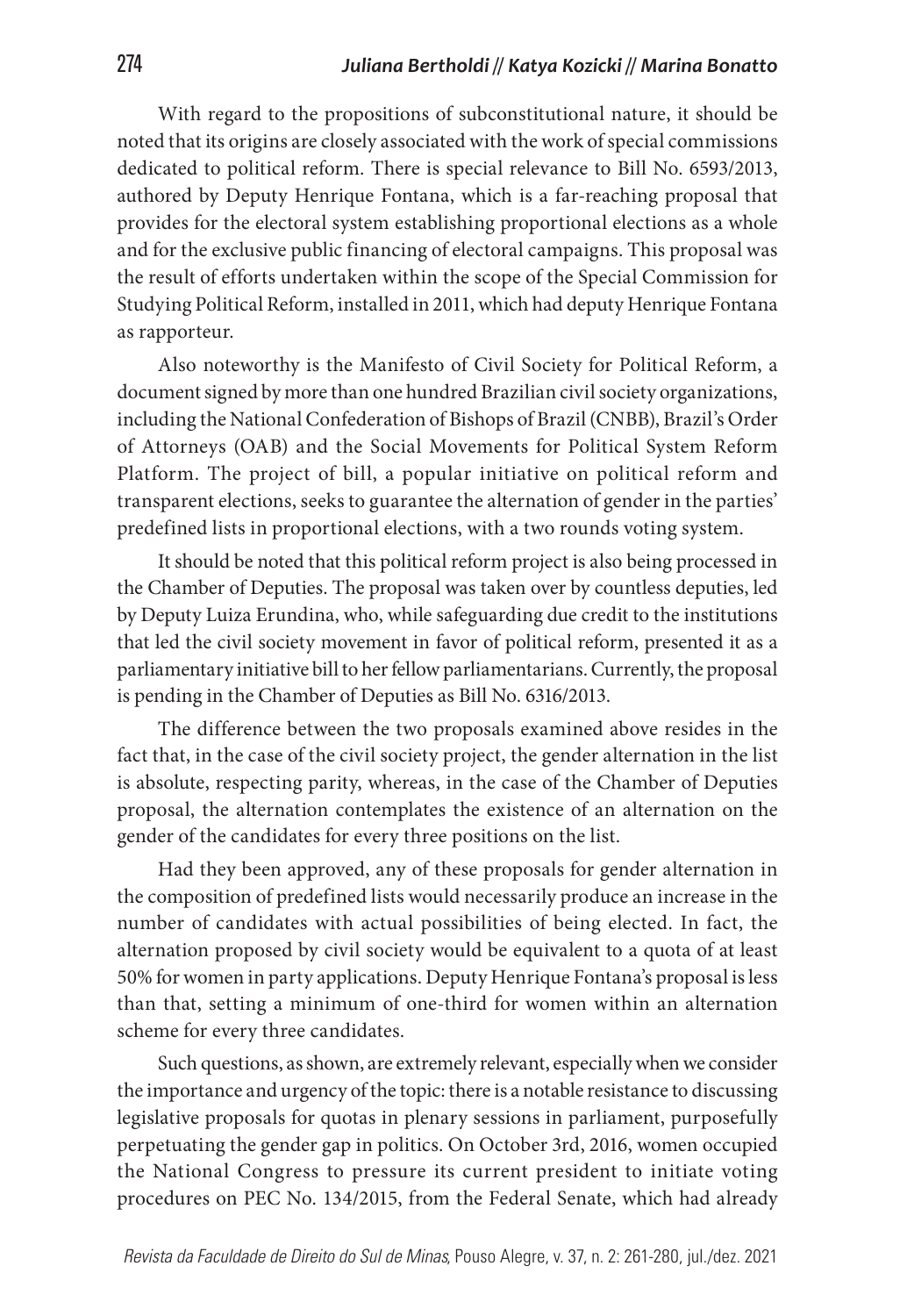been approved at the Senate itself, and was scheduled in that day's agenda, ready for voting in the Chamber of Deputies since 2016, to no avail<sup>51</sup>.

It should be noted that several countries have already obtained quite satisfactory results with a seat quota, with a world average of approximately 25% of female participation. However, it should also be noted that far beyond the modification of the Brazilian quota system for seat reservation, greater attention to gender equality issues would have significant impacts, since in none of the countries studied, the female participation of above 20% seat quotas has been dissociated from public policies for female empowerment<sup>52</sup>.

This year, new elections are approaching without any legislative change to guarantee greater female representation. It is up to us to have a broad and in-depth discussion of the theme, accompanied by strong social pressure for public policies on female empowerment and to bring a social call for more effective quotas, so that in the future we can celebrate the actualization of women's political rights and the consequent improvement of Brazilian democratic quality.

#### **FINAL CONSIDERATIONS**

Female under-representation in politics today is a direct consequence of the exclusion of women from public space, a situation that has long been seen as natural. In Brazilian society, which has patriarchal foundations, women gradually entered this space and broke the duality between the private sphere, a place reserved for women, and the public sphere, reserved for men. Nonetheless, this movement that occurred and occurs at a slow pace, is far from configuring a linear and growing trajectory, because the attacks and setbacks go hand in hand with the victories of women, and they continue to encounter several barriers in their path.

It was at the municipal level that, in 1928, a woman was elected for the first time.

Luíza Alzira Soriano Teixeira was elected the first mayor of Brazil, in the city of Lajes, Rio Grande do Norte. 92 years later, in 2020, in a universe of 5,568 municipalities, only 649 are governed by women. According to the Brazilian Institute of Geography and Statistics (IBGE) data, although women make up 51% of the Brazilian population, they govern only 12% of the municipalities. It is also important to highlight that the number of mayors elected in 2016 was lower than in 2012.

<sup>51</sup> BRITO, Débora. Deputadas discutem com Maia PEC que cria cota para mulheres no legislativo. Available at: http://agenciabrasil.ebc.com.br/politica/noticia/2017-08/deputadas-discutem-com-maia-pec-que-cria-cota-para-mulheres-no-legislativo. Access 02/10/2020/

<sup>52</sup> IDEA. Gender Quotas Database. Available at: https://www.idea.int/data-tools/data/gender- -quotas. Access: 02/10/2020/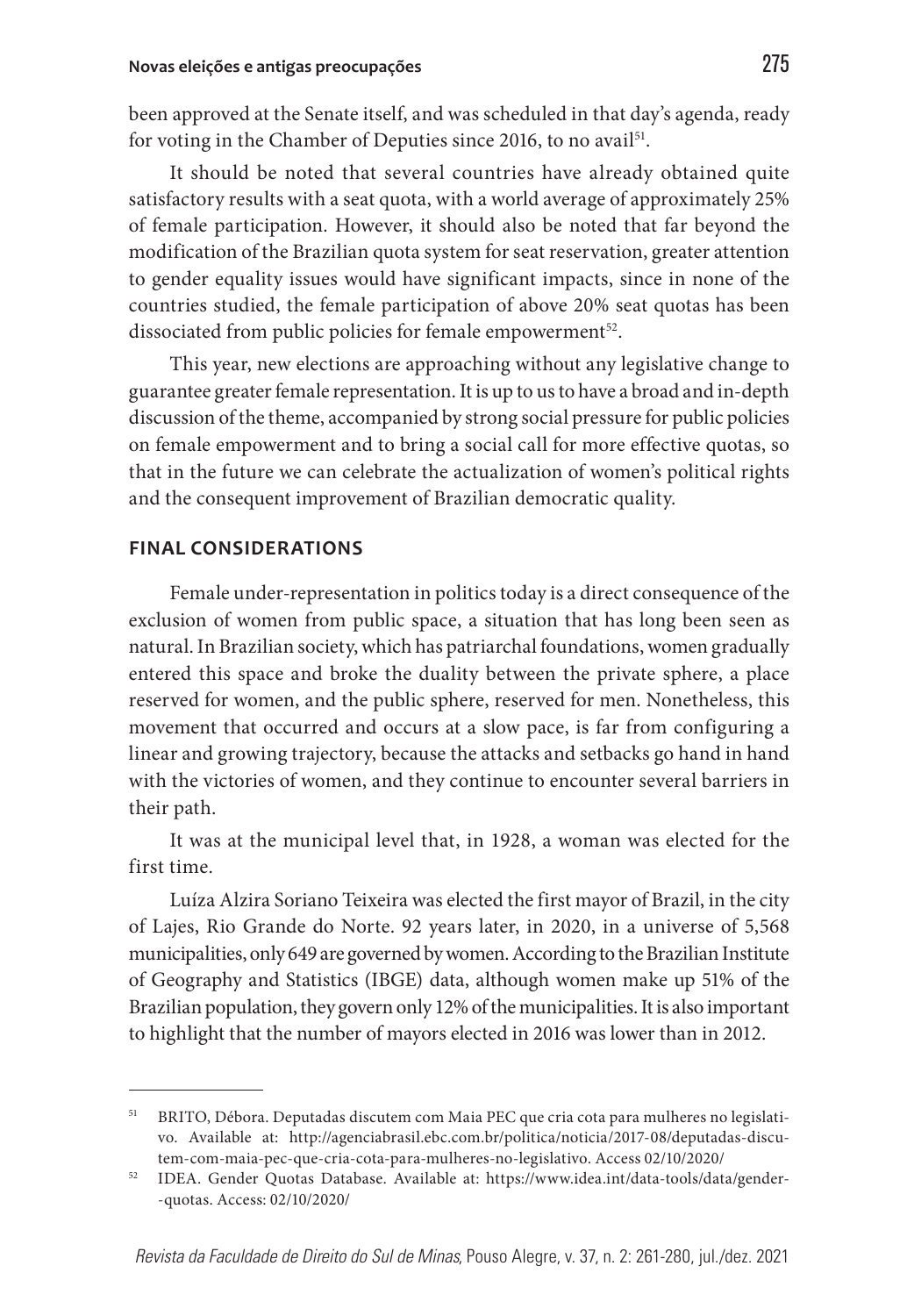According to data from the Instituto Alziras, 91% of the total female mayors in office since 2017 were elected in municipalities with up to 50,000 inhabitants, which means that municipalities governed by women cover only 7% of the country's population<sup>53</sup>.

According to the Superior Electoral Court, of the 5,568 Brazilian municipalities, 2,963 have a female majority in the electorate. However, in only 24 municipalities women are the majority in the City Councils. And what is even more alarming, in 1,286 municipalities all councilors are male<sup>54</sup>.

When thinking about women in politics, one cannot help but take into account that women do not constitute and have never constituted a homogeneous group. If women were and still are excluded, those who suffer other types of discrimination besides gender discrimination are even more excluded.

The right to vote was extended to women in Brazil in 1932, but when it was recognized voting was not mandatory, and only married women who had the authorization of their husbands or single women and widows with their own income could vote. In 1933, the right to vote was again ensured, but this time only to women who exercised paid functions in public positions<sup>55</sup>. In other words, since its recognition, guaranteeing voting rights to "all" women masks the exclusions of many and the different vectors of power to which they are subjected.

If the number of women in political office at the municipal level is already low, even more so is the number of black women in charge. Currently, black women represent 27% of the Brazilian population, but are in charge of only 3% of Brazilian municipalities.

Of the 57,800 city councilors elected in 2016, only 328 are black women, amounting to 0.6% of the total, and 2,546 are brown women, 4.4% of the total. And even their being elected cannot be considered an absolute success, because many of these women continue to be discriminated against and persecuted in their political life, as happened with Marielle Franco. Murdered on March 14th, 2018, Marielle was the only black woman in the legislature of the Rio de Janeiro City Council.

According to former Minister Marina Silva, "all women who managed to enter politics by some means that were not through special protection, through being someone's daughter or wife, are pioneers". And the current scenario,

<sup>53</sup> Instituto Alziras. Perfil das Prefeitas no Brasil (2017-2020). Available at: http://prefeitas.institutoalziras.org.br. Access: 02/10/2020.

<sup>54</sup> TSE. Eleições 2016: número de prefeitas eleitas em 2016 é menor que 2012, 08 de nov. de 2016. Available at: http://www.tse.jus.br/imprensa/noticias-tse/2016/Novembro/eleicoes-2016-numero-de-prefeitas-eleitas-em-2016-e-menor-que-2012. Access: 02/10/2020.

<sup>55</sup> Agência Senado. Direito ao voto reconheceu a cidadania. Available at: http://www.senado.gov. br/noticias/jornal/cidadania/MulheresPolitica/not03.htm. Access: 02/10/2020.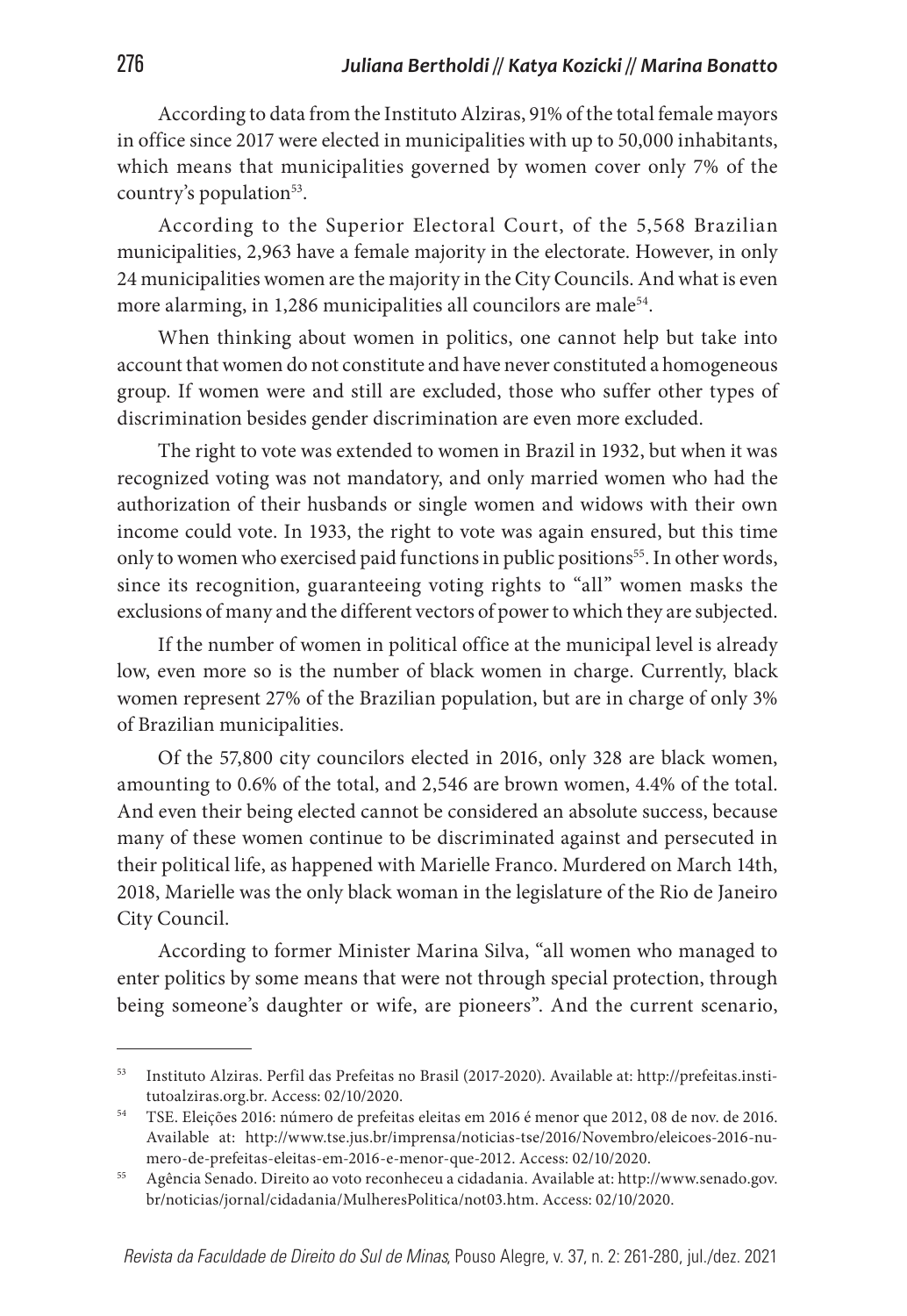increasingly marked by attacks on minorities, makes the issue even more complex. According to Silva, "in other scenarios, it was already difficult. Imagine now, in a context where people no longer have any ethical, moral and humanitarian interdictions to try to disqualify these groups"<sup>56</sup>.

Many have said that the year 2020 can symbolize a watershed when it comes to women's candidacies at the municipal level, because these will be the first elections in which the parties will have to allocate 30% of the electoral fund to finance female candidates. In addition, from this year on, in combination with the Declaration of Regularity of Party Acts (DRAP), each party must submit a list of candidates who will dispute the municipal election to the Electoral Justice.

Nevertheless, the electoral records no longer present such hopeful data. According to the databases of the Superior Electoral Court, out of the 19,141 candidates, only 2,496 are women and their names are not a majority in the race for mayor in any of the 33 parties. To put it another way, in 2020, only 1 in 10 applications in City Hall electoral races belongs to a woman. The percentage of women running for mayor is the same recorded in the 2016 and 2012 elections, which demonstrates that the scenario we live in today can remain the same, increase in a very timid manner or even worsen, as occurred from 2012 to 2016.

If the barriers were already numerous beforehand, the COVID-19 pandemic appears as one more obstacle. According to researcher Ermelinda Ireno, who defends the equal occupation of men and women in Parliament, women can be the most affected in municipal elections, in her words:

Are men and women who are at home with their children establishing the same activities? Or has the accumulation of activities returned to the hands of women? And this accumulation of activities in the hands of women will prevent them from playing the game, it will prevent them from going to the arena in the same way as men. I think that this scenario of municipal elections will be detrimental to the participation of women **(our translation)**57.

If the journey was already long and at a slow pace before, it is now possible for us to move backwards, which makes the discussion about a pluralist and feminist view of electoral quotas for women even more urgent, in order to enable a quality democracy.

<sup>56</sup> TAVARES, Joelmir; GARCIA, Guilherme. Instável, avanço da atuação feminina na política será testado com novas regras. *Folha de São Paulo*, 01 de set. de 2020. Available at: https:// www1.folha.uol.com.br/poder/2020/08/instavel-avanco-da-atuacao-feminina-na-politica-sera-testado-com-novas-regras.shtml. Access: 02/10/2020.

<sup>57</sup> Agência Câmara de Notícias. Debatedoras cobram punição para partidos que não cumprem cota de 30% de mulheres candidatas. Available atAvailable at: https://www.camara.leg.br/ noticias/680749-debatedoras-cobram-punicao-para-partidos%E2%80%A8%E2%80%A8- -que-nao-cumprem-cota-de-30-de-mulheres-candidatas/. Access: 02/10/2020.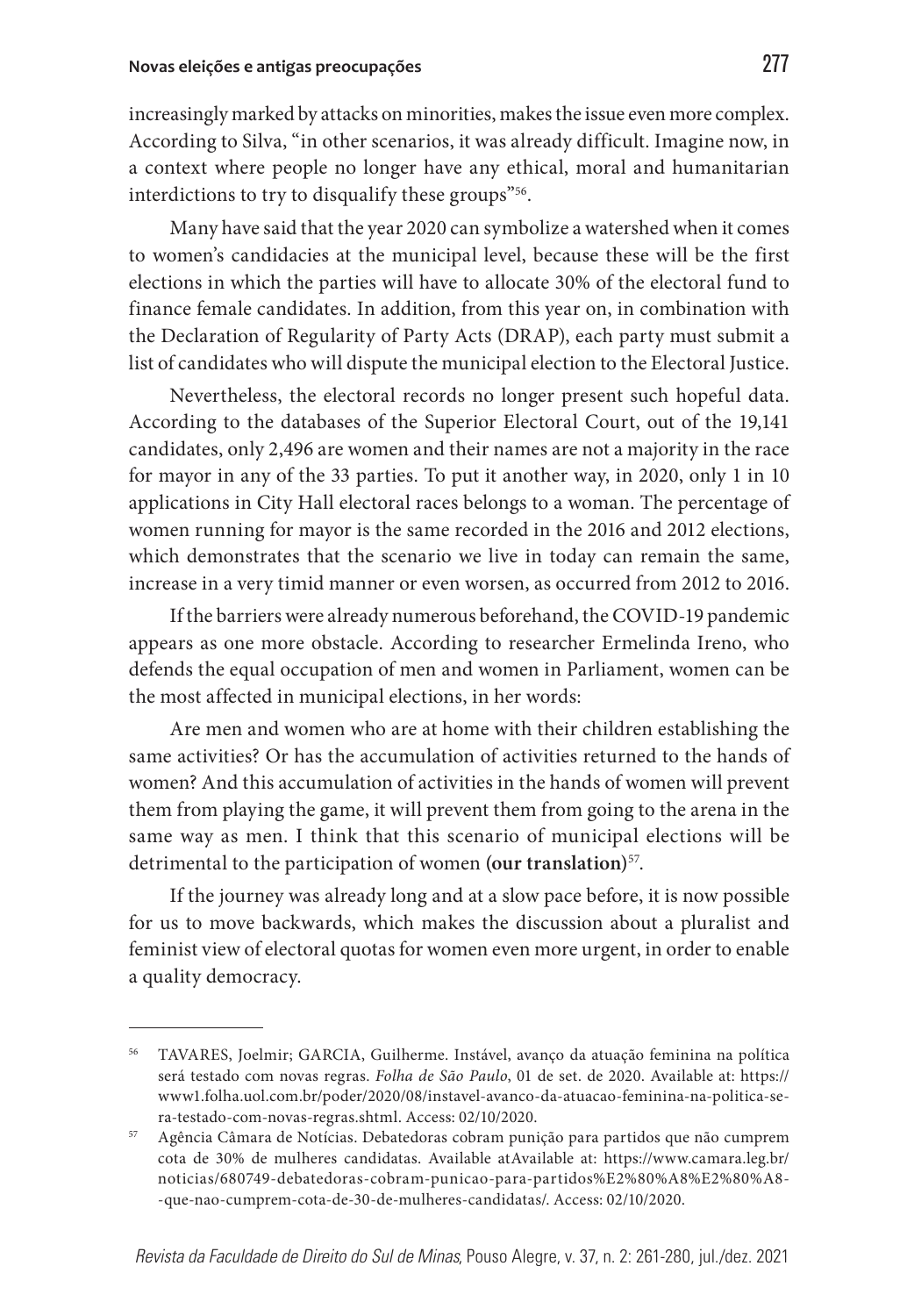## **REFERENCES**

Agência Câmara de Notícias. Baixa representatividade de brasileiras na política se reflete na Câmara. Available at: https://www.camara.leg.br/noticias/554554-baixarepresentatividade-de-brasileiras-na-politica-se-reflete-na-camara/. Access: 02/10/2020.

Agência Câmara de Notícias. Debatedoras cobram punição para partidos que não cumprem cota de 30% de mulheres candidatas. Available at: https://www.camara.leg.br/ noticias/680749-debatedoras-cobram-punicao-para-partidos%E2%80%A8%E2%80%A8 que-nao-cumprem-cota-de-30-de-mulheres-candidatas/. Access: 02/10/2020.

Agência Estado. Maioria dos "candidatos laranjas", que não receberam nenhum voto, é mulher. Correio Braziliense, 18 de out. de 2018. Available at: https://www. correiobraziliense.com.br/app/noticia/politica/2018/10/18/interna\_politica,713521/ maioria-dos-candidatos-laranjas-e-mulher.shtml. Access: 02/10/2020.

Agência Senado. Direito ao voto reconheceu a cidadania. Available at: http://www. senado.gov.br/noticias/jornal/cidadania/MulheresPolitica/not03.htm. Access: 02/10/2020. AGRAVO REGIMENTAL NO RECURSO ESPECIAL ELEITORAL Nº 35.880 (42427-

91.2009.6.00.0000) – CLASSE 32 – LUZILÂNDIA – Piauí de Relatoria do Ministro Arnaldo Versiani. Available at: https://tse.jusbrasil.com.br/jurisprudencia/19108043/ agravo-regimental-em-recurso-especial-eleitoral-agr-respe-35880-pi/inteiroteor-104259678. Access: 02/10/2020.

ALEGRETTI, Laís. Plenário do Senado terá banheiro feminino 55 anos sua inauguração. *G1*. Brasília, 05 de jan. de 2016. Available at: http://g1.globo.com/politica/ noticia/2016/01/plenario-do-senado-tera-banheiro-feminino-55-anos-aposinauguracao.html. Access: 02/10/2020.

ALVES, José Eustáquio Diniz, et al. "Meio século de feminismo e o empoderamento das mulheres no contexto das transformações sociodemográficas do Brasil". In: BLAY, Eva A.; AVELAR, Lúcia (orgs.). *50 Anos de feminismo* – *Argentina, Brasil e Chile:* a construção das mulheres como atores políticos e democráticos. 1. ed., São Paulo: Editora da Universidade de São Paulo, 2017.

ARAUJO, Clara. Construindo novas estratégias, buscando novos espaços políticos – as mulheres e as demandas por presença. In: MURARO, Rose Marie; e PUPPIN, Andréa Brandão (orgs.). *Mulher, g*ênero e *sociedade*. Rio de Janeiro: Relume Dumará. FAPERJ, 2001.

BARSTED, Leila L. e PITANGUY, Jaqueline (orgs). *O progresso das mulheres no Brasil:*  2003-2010. Rio de Janeiro: CEPIA; Brasília: ONU MULHERES, 2011.

BLASZAK, José Luís. Opinião: Abusos na proposição de ações sobre cotas de gênero nas eleições. Available at: https://www.conjur.com.br/2017-abr-20/jose-blaszak-abusosproposicao-acoes-cotas-eleitorais. Access: 02/10/2020.

BORDIEU, Pierre. A dominação masculina. 2. ed. Rio de Janeiro: Bertrand Brasil, 2002.

BRITO, Débora. Deputadas discutem com Maia PEC que cria cota para mulheres no legislativo. Available at: http://agenciabrasil.ebc.com.br/politica/noticia/2017-08/deputadasdiscutem-com-maia-pec-que-cria-cota-para-mulheres-no-legislativo. Access: 02/10/2020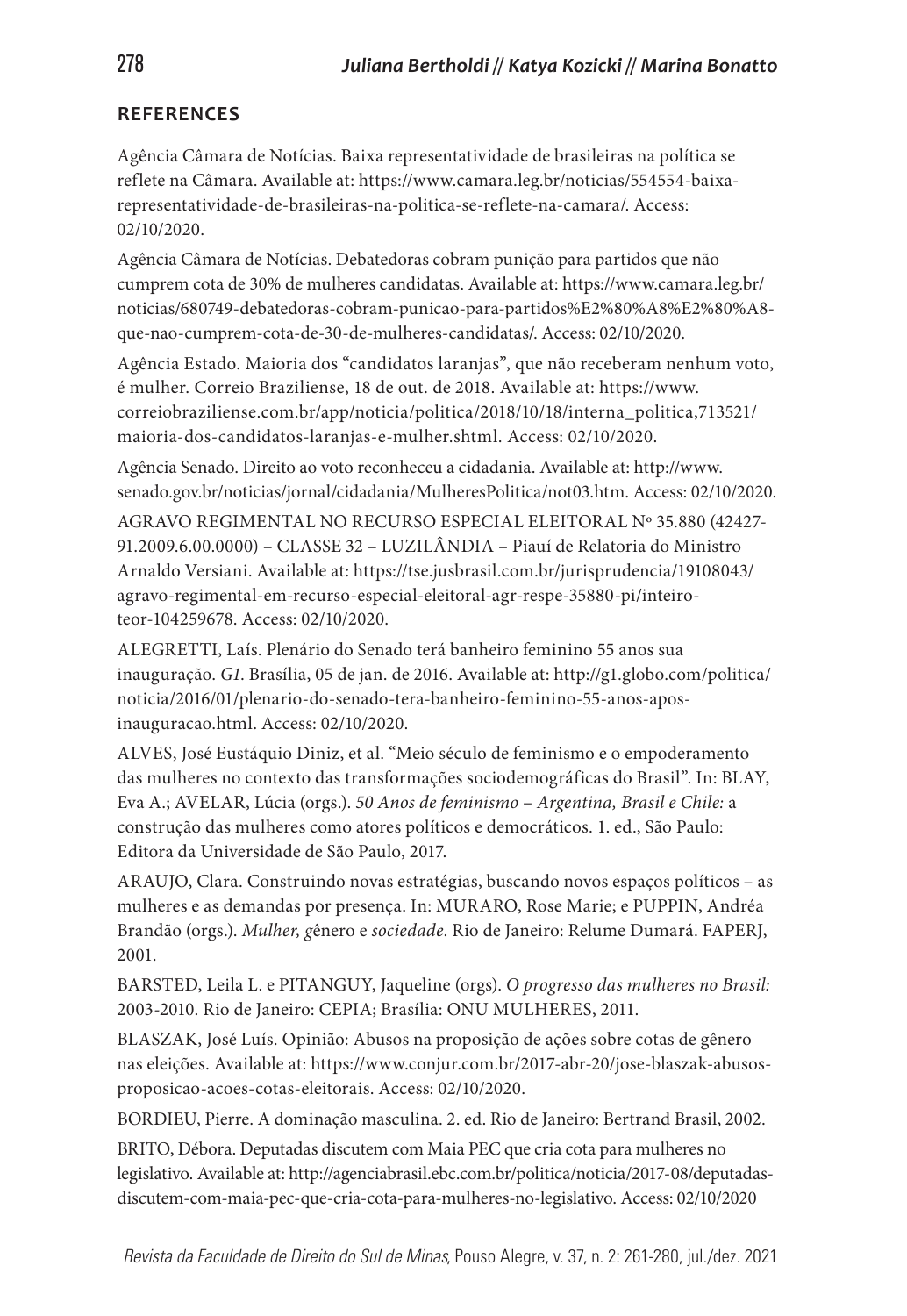BUENO, Emma Roberta Palu; COSTA, Tailaine Cristina. Meu pé de cota laranja: a Justiça Eleitoral e seu papel na garantia da efetivação da participação da mulher na política. In: SALGADO, Eneida Desiree; KREUZ, Letícia Regina Camargo; BERTOTTI, Barbara Medonça Betotti. Mulheres Por Mulheres: memórias do I encontro de Pesquisa por/de/sobre mulheres. Porto Alegre: Editora Fi, 2018.

CORBETA, José. LIÑAN, Aníbal Pérez. Calidad de la Democracia y Perspectiva Histórica: Un Análisis del Caso Argentino. *Revista Instituciones y Desarrollo,* n. 10, p. 149-169, 2001.

DAHLERUP, Drude. About Quotas. Quota Project. Available at: http://www. quotaproject.org/aboutQuotas.cfm. Access: 02/10/2020.

DANTAS, Ana Cecília de Morais e Silva. *Democracia, representatividade e participação:* e as mulheres na política? Available at: www.periodicos.ufpb.br/index. php/ged/article/download/9704/5287. Access: 02/10/2020.

DIAMOND, Larry. MORLINO, Leonardo. The Quality of Democracy: An Overview. *Journal of Democracy*, v. 15, n. 4, out. 2004.

GUGLIANO, Alfredo Alejandro. Apontamentos sobre o conceito de qualidade da democracia. *Revista Debates*, Porto Alegra, v. 7, n. 1, p. 229-243, jan.-abr. 2013.

IBGE – Instituto Brasileiro de Geografia e estatística. Pesquisa Nacional por Amostra de Domicílios Contínua 2019. Available at: https://biblioteca.ibge.gov.br/visualizacao/ livros/liv101678.pdf. Access: 02/10/2020.

IBGE – Instituto Brasileiro de Geografia e Estatística. Conheça o Brasil – População: Quantidade de homens e mulheres, 2019. Available at: https://educa.ibge.gov.br/jovens/ conheca-o-brasil/populacao/18320-quantidade-de-homens-e-mulheres.html. Access: 02/10/2020.

IDEA. Gender Quotas Database. Available at: https://www.idea.int/data-tools/data/ gender-quotas. Access: 02/10/2020/

Instituto Alziras. Perfil das Prefeitas no Brasil (2017-2020). Available at: http://prefeitas. institutoalziras.org.br. Access: 02/10/2020.

IPEA. Retrato das desigualdades de gênero e raça – 1995 a 2015. Available at: https:// www.ipea.gov.br/portal/images/stories/PDFs/170306\_retrato\_das\_desigualdades\_de\_ genero\_raca.pdf. Access: 02/10/2020.

KARPSTEIN, Carla. Representatividade feminina na política e nas cadeias de comando: a meritocracia e o preconceito. *Gazeta do povo* Available at: http://www. gazetadopovo.com.br/vida-publica/justica-e-direito/artigos/representatividadefeminina-na-politica-e-nas-cadeias-de-comando-a-meritocracia-e-o-preconceito-53h8jn34e47v46uv058javwo4. Access: 02/10/2020.

MÜLLER, Friedrich. *Quem é o povo?* a questão fundamental da democracia. 3. ed. São Paulo: Max Limonad, 2003.

OLIVEIRA, Emerson Ademir Borges. Idealismo e Falibilidade na concepção da democracia. *Revista da Faculdade Mineira de Direito*, v. 18, n. 26, 2015.

Orientação Genafe 01/2016 do Ministério Público eleitoral. Available at: http://www. mpf.mp.br/pgr/documentos/Orientaon01Mulheres.pdf. Access: 02/10/2020.